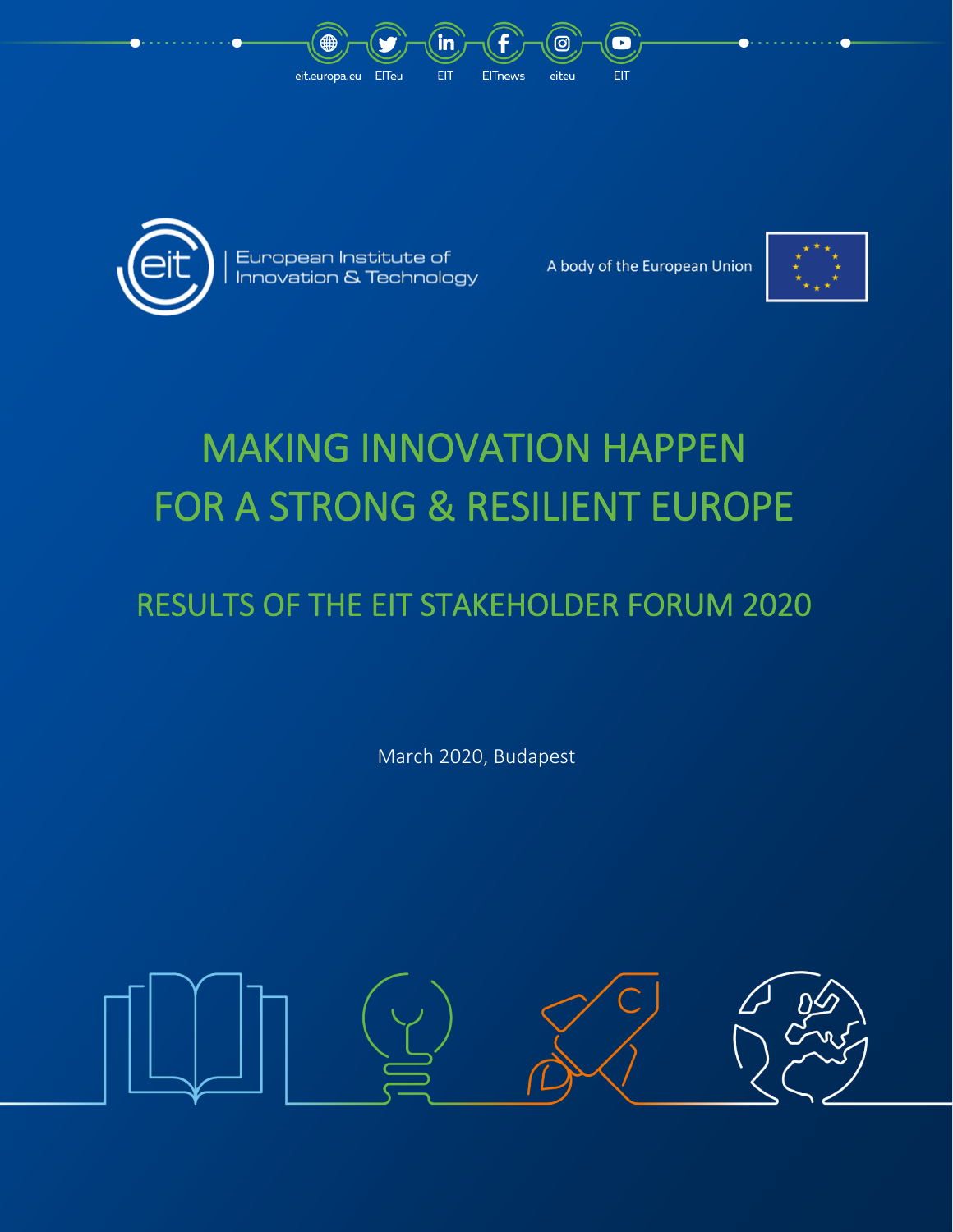### FOREWORD

In just over a decade, the EIT has become Europe's largest innovation ecosystem. Our network is made up of over 2 000 partners from business, research, and academia working through eight EIT Knowledge and Innovation Communities across 60 Innovation Hubs in Europe and beyond. We are reshaping Europe's innovation landscape and developing smart solutions to challenges like climate change, digital transformation, and health. Our community is fostering economic growth and job creation, delivering cutting-edge products and services, and educating the next generation of innovation leaders. We are Europe's tried, tested, and proven innovation engine.

The EIT is entering a new phase. At this critical juncture, our priorities are clear: agility, impact, and integration. We need to learn from our experiences over the past ten years to sharpen our model and better catalyse innovation across Europe. In a very short timeframe, our community has mobilised EUR 60 million as part of its Crisis Response Initiative to address the COVID-19 pandemic. This is a model for swift action in the future. We need to draw the best talent into our ecosystem and nurture innovation across all of Europe. We need to better connect our 60+ hubs with each other and the communities they serve. Additionally, we must be more demanding in terms of performance management.

Last year, we worked hard to engage with our stakeholders through the EIT Stakeholder Forum 2020. Our mission was to get direct feedback from the people most affected by our work. Their input will inform our activities for 2021-2027, help us build stronger partnerships, and sharpen our impact across Europe and beyond. In the following pages, you will be able to learn more about the EIT's evolution, its wide-ranging work with stakeholders and partners, and the valuable feedback provided by stakeholders through the EIT Stakeholder Forum's events and consultations. Happy reading!



Gioia Ghezzi Chair of the EIT Governing Board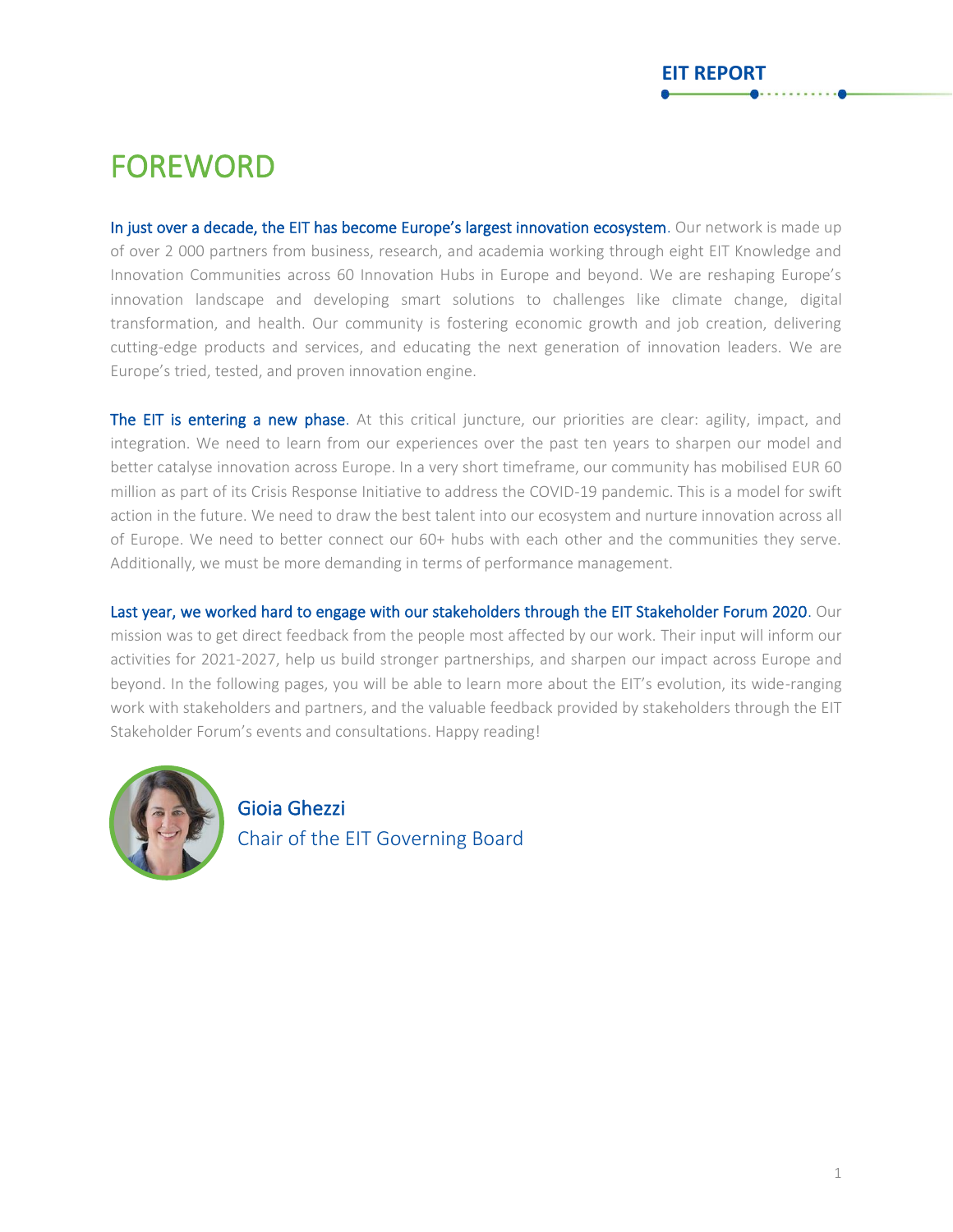### **CONTENTS**

**EIT REPORT** 

| New EIT Action to support the innovation and entrepreneurship capacity of Higher Education |
|--------------------------------------------------------------------------------------------|
|                                                                                            |
| Strategic Synergies between the EIT Community and other EU Programmes/Initiatives  20      |
|                                                                                            |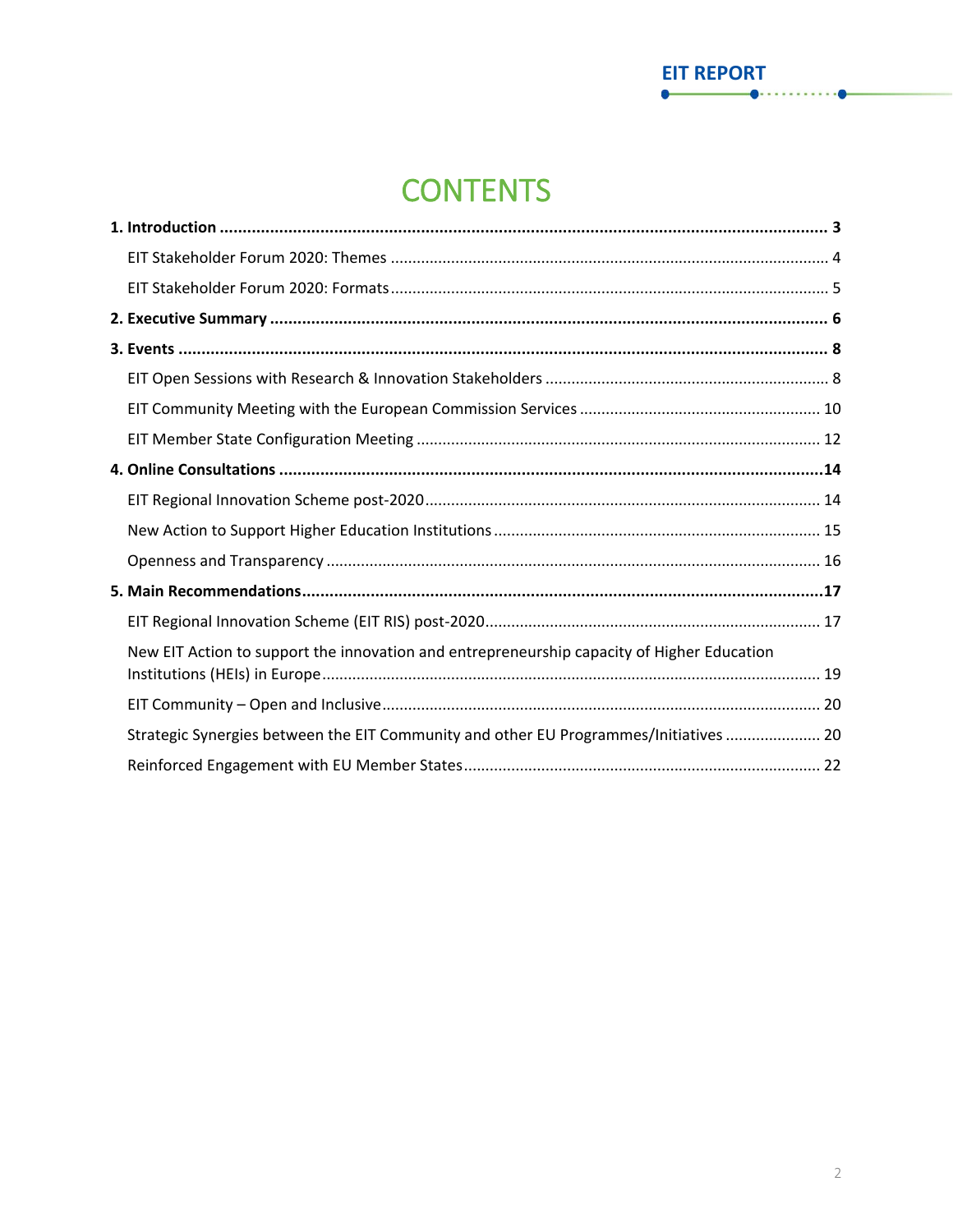### <span id="page-3-0"></span>1. INTRODUCTION

The EIT was created to tackle Europe's biggest societal challenges through innovation. In the last 10 years, we have supported more than 3 200 ventures, helped launch over 1 170 products and services, and enabled start-ups to raise over EUR 3.3 billion in external investment across Europe. During 2014-2019, we channelled about EUR 1 900 million in grants to innovative activities; nearly 1 200 million to innovation, over 360 million to entrepreneurship education, and over 160 million to start-up support. This was accomplished with remarkable efficiency – less than 2% of our budget for 2014-2020 went to the administrative costs of running the EIT.

The EIT is based on a truly unique model. We create Knowledge and Innovation Communities (EIT KICs) for long-term cooperation towards strategic goals and transformation. Our eight EIT KICs work on issues that matter to Europeans: climate change, renewable energy, digital transition, urban mobility, raw materials, smart manufacturing, food, and health. They educate entrepreneurs, nourish ventures through business creation and acceleration services, and empower innovators to find solutions to pressing challenges like COVID-19. Most recently, as part of our Crisis Response Initiative, we channelled EUR 60 million to over 200 vulnerable businesses and rapid response projects in 32 countries to support Europe's recovery.

Our journey has not been without its challenges. To get here, we had to learn some important lessons. First, we learned that our EIT KICs are best able to deliver results through tailored guidance, incentives, and support. Second, we learned that we need to raise the EIT's visibility among research and innovation stakeholders and citizens. We introduced a strong EIT brand identity in 2015, but it remains a challenge for us to communicate our wide-ranging work to various audiences. Third, we realized that more effort needs to go to sharing our results and best practices with stakeholders. This is essential for coordinating our work and building synergies. Lessons like these have helped us improve the EIT model and deliver on our ambitions. If we want to effectively support innovation, we need to be innovative ourselves.

This is a critical moment in the life of the EIT. The EU's new multiannual financial framework for 2021-2027 has been adopted. Horizon Europe and the EIT Legislative Package are about to enter into force. In sum, our strategy, priorities, and legal basis for 2021-2027 are in place. To prepare for the delivery of new activities to support innovators across Europe, we have carefully listened to our stakeholders and captured their views, which are summarised in this report. We are committed to becoming more impactful, inclusive, and streamlined. This is the perfect moment for us to take ideas on board and make smart adjustments to better deliver on our mission, which is to raise Europe's innovation capacity.



Martin Kern Director of the EIT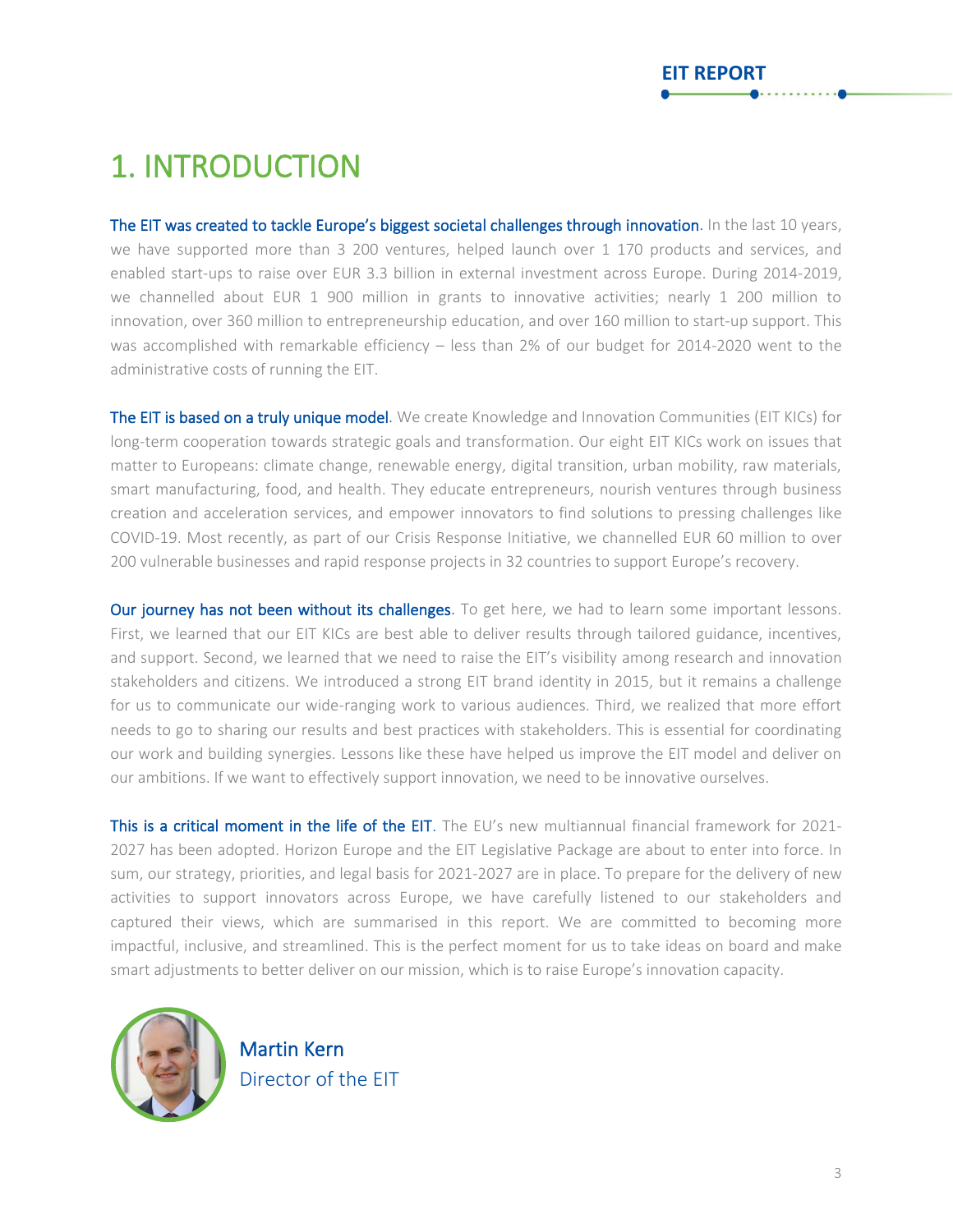### <span id="page-4-0"></span>EIT STAKEHOLDER FORUM 2020: THEMES

Against the backdrop of a new era, the EIT organised its Stakeholder Forum 2020<sup>1</sup> with big ambitions. One goal of the Forum was to increase the visibility and awareness of the EIT Community's activities and achievements to date. However, it also provided a platform for stakeholders to contribute to the implementation of the EIT's Strategic Innovation Agenda 2021-2027 and future work more broadly. In July 2019, the European Commission laid out a new Strategic Innovation Agenda (SIA) for the EIT that set out our major priorities for 2021-2027. The following five themes were drawn from the SIA to guide the work of the EIT Stakeholder Forum 2020:



EIT Regional Innovation Scheme post-2020 – The EIT Regional Innovation Scheme (EIT RIS) was launched in 2014 to help close innovation gaps across Europe's regions. For 2021- 2027, the EIT will bolster the EIT RIS, widen its activities, and improve the regional strategies of the EIT KICs. This will be supported by 10-15% of the EIT's overall budget.



New EIT Action to support the innovation capacity of Higher Education Institutions in **Europe** – The EIT Community has developed a wide range of cutting-edge educational programmes to support entrepreneurial skills and thinking. For 2021-2027, the EIT will launch a new action to boost the innovation capacity of Higher Education Institutions (HEIs) in Europe, starting with a pilot of approx. EUR 90M in 2021-2027.



**EIT Community: Open and Inclusive –** The EIT is committed to increasing its openness and transparency. Under Horizon Europe, the EIT will adopt new good governance principles, open up its activities to a wider range of partners, and share more information with stakeholders and the public.



Strategic Synergies between the EIT Community and other EU Programmes & Instruments – For 2021-2027, one of the EIT's priorities will be to build strategic synergies with other EU programmes & instruments. Europe will only recover and innovate if the EU's various tools are working in harmony.



Reinforced Engagement with EU Member States - Under Horizon Europe, the EIT will strengthen its relations with EU Member States (MS) and Associated Countries (AC). It will strengthen its structured cooperation with MS/AC and communicate more information about its activities and opportunities to national authorities. MS/AC will also advise EIT decision-making and EIT National Contact Points will be established across Europe.

<sup>&</sup>lt;sup>1</sup> https://eit.europa.eu/who-we-are/our-stakeholders-partners/eit-stakeholder-forum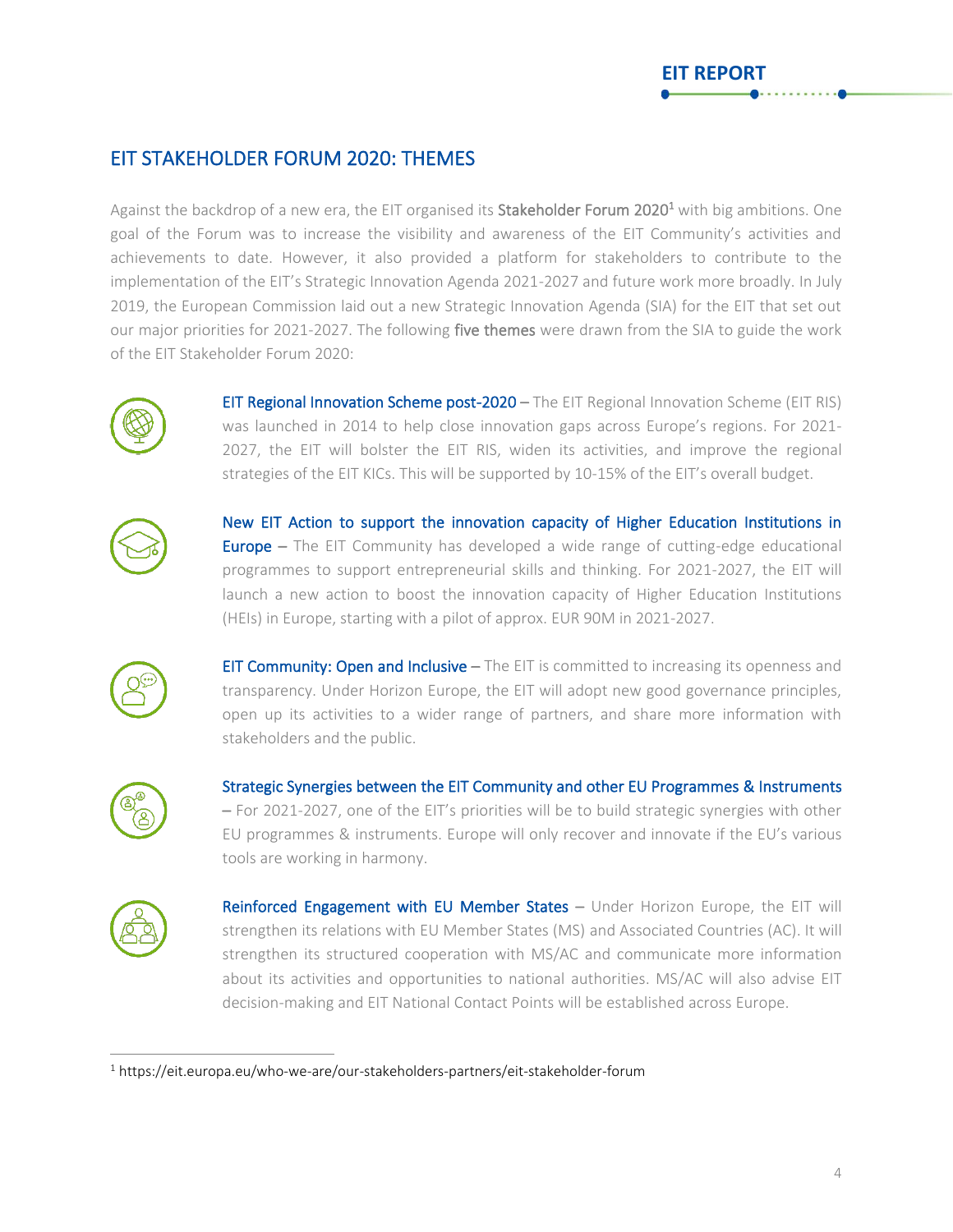### <span id="page-5-0"></span>EIT STAKEHOLDER FORUM 2020: FORMATS

The EIT Stakeholder Forum 2020, as a platform for stakeholder feedback and engagement, consisted of three meetings and three online consultations. Due to the COVID-19 pandemic, these meetings and consultations took place online between September and December 2020. The following three meetings were organised as part of the Forum:

#### ✓ EIT Open Sessions with European R&I Stakeholders

- When: 22-24 September 2020
- What: Two EIT-organised sessions at the European Research and Innovation Days 2020

#### $\checkmark$  10th Annual EIT Community Meeting with the European Commission Services

- When: 11-12 November 2020
- What: Two days of presentations, discussions, and workshops with colleagues from the European Commission, several EU Agencies, and the EIT KICs

#### $\checkmark$  EIT Member State Configuration Annual Meeting

- When: 7 December 2020
- What: One day of presentations and discussions with representatives from EU Member States, the European Commission, and the EIT KICs

Three online consultations were also launched as part of the Forum to give stakeholders and the public a chance to directly comment on our work. Each was open for over four weeks in EU Survey. They covered the following topics, reflecting three of the five SIA themes mentioned earlier:



**EIT REPORT**

- $\checkmark$  EIT Regional Innovation Scheme post-2020
- $\checkmark$  New EIT Action to support the innovation capacity of Higher Education Institutions in Europe
- $\checkmark$  EIT Community Open and Inclusive

On the next page, you will find an executive summary of the recommendations we received from stakeholders during the EIT Stakeholder Forum 2020. This will be followed by a breakdown of each of the Forum's events and consultations. The last section of the report will go into detail about the varied recommendations we received from stakeholders according to the Forum's five guiding themes.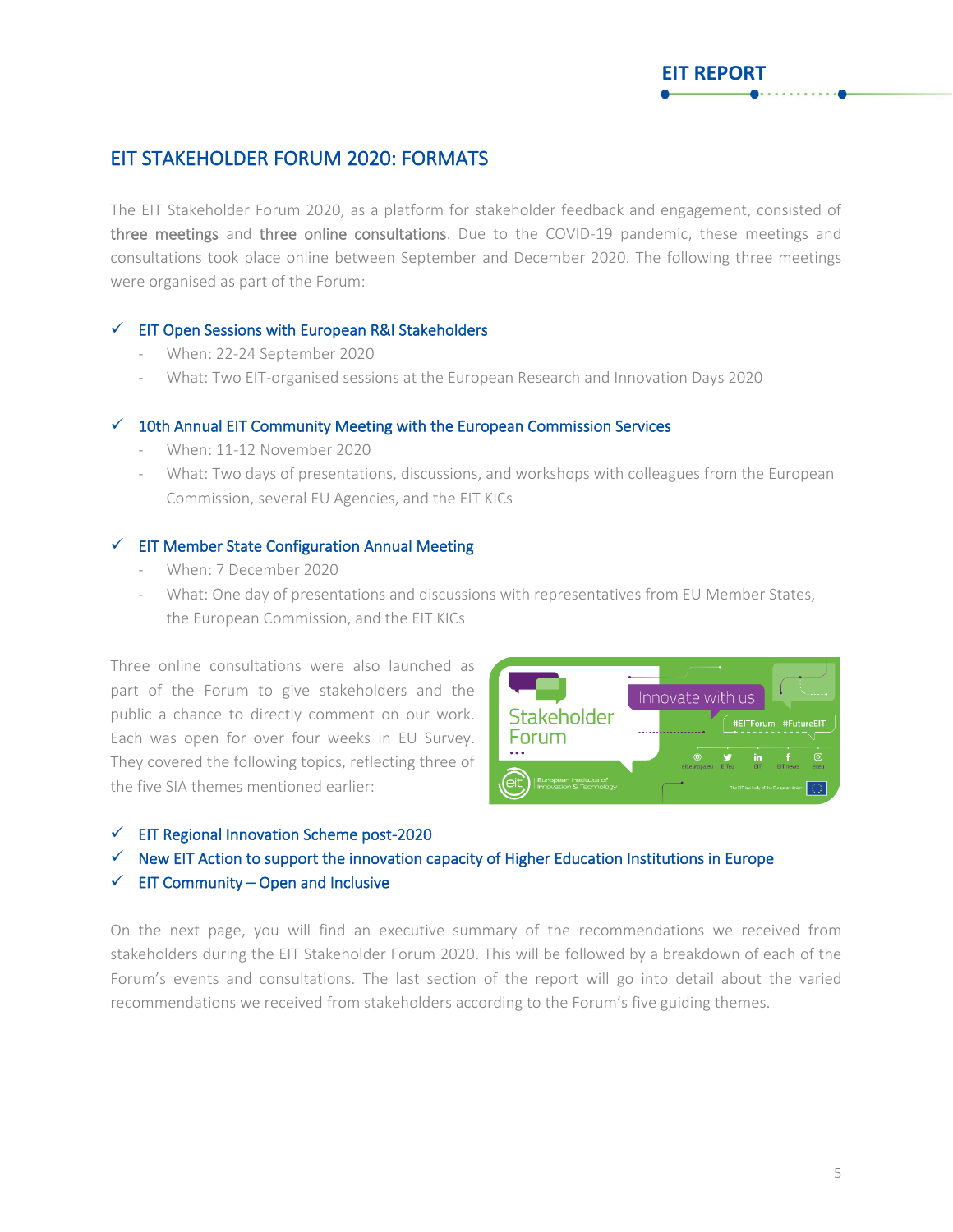### <span id="page-6-0"></span>2. EXECUTIVE SUMMARY

Through the EIT Stakeholder Forum 2020, we were able to get feedback on the most important areas of our work for 2021-2027: fostering regional development, supporting innovation in higher education, ensuring our community's transparency & openness, building synergies with other EU programmes, and cooperating with EU Member States. Below is a short summary of the feedback we received from our stakeholders in each of these five areas:



EIT Regional Innovation Scheme post-2020 – Stakeholders put forward a number of recommendations for refocusing the EIT RIS, optimising its operations, and better connecting the EIT KICs with local innovation ecosystems. Their suggestions included the following:

- ✓ New EIT activities in areas such as support for start-ups in the proof-of-concept stage, training on fundraising strategies, and synergies with technical universities' acceleration programs.
- $\checkmark$  More autonomy for the EIT RIS Hubs and their integration into the core activities of the KICs.
- $\checkmark$  Additional information-sharing, tailored activities, and stronger connections with citizens and regional authorities.



New EIT Action to support the innovation capacity of Higher Education Institutions in Europe – Stakeholders were enthusiastic about the EIT's role in supporting innovation in higher education. They offered the following recommendations, among others:

- $\checkmark$  Strengthening the EIT's role as mediator between the research & innovation sector and EU programmes & instruments.
- $\checkmark$  Better integrating the EIT's educational offerings into university programmes, European guidelines, and the European Credit Transfer and Accumulation System.
- $\checkmark$  Leveraging the EIT's added value in project-based learning around real-world challenges.
- $\checkmark$  Widening the EIT's activities to a broader range of partners and less innovative universities.



EIT Community: Open and Inclusive - Stakeholders were positive about the clarity of information they receive about how to get involved in the EIT Community's activities and communication with the EIT KICs. However, they made the following suggestions:

- ✓ Sharing more qualitative information about the EIT KICs' results and operations, best practices, success stories, and lessons learned.
- $\checkmark$  More transparency and publicity regarding open calls, rules on participation, and selection procedures.
- $\checkmark$  Using Horizon Europe as an opportunity to sharpen communication practices.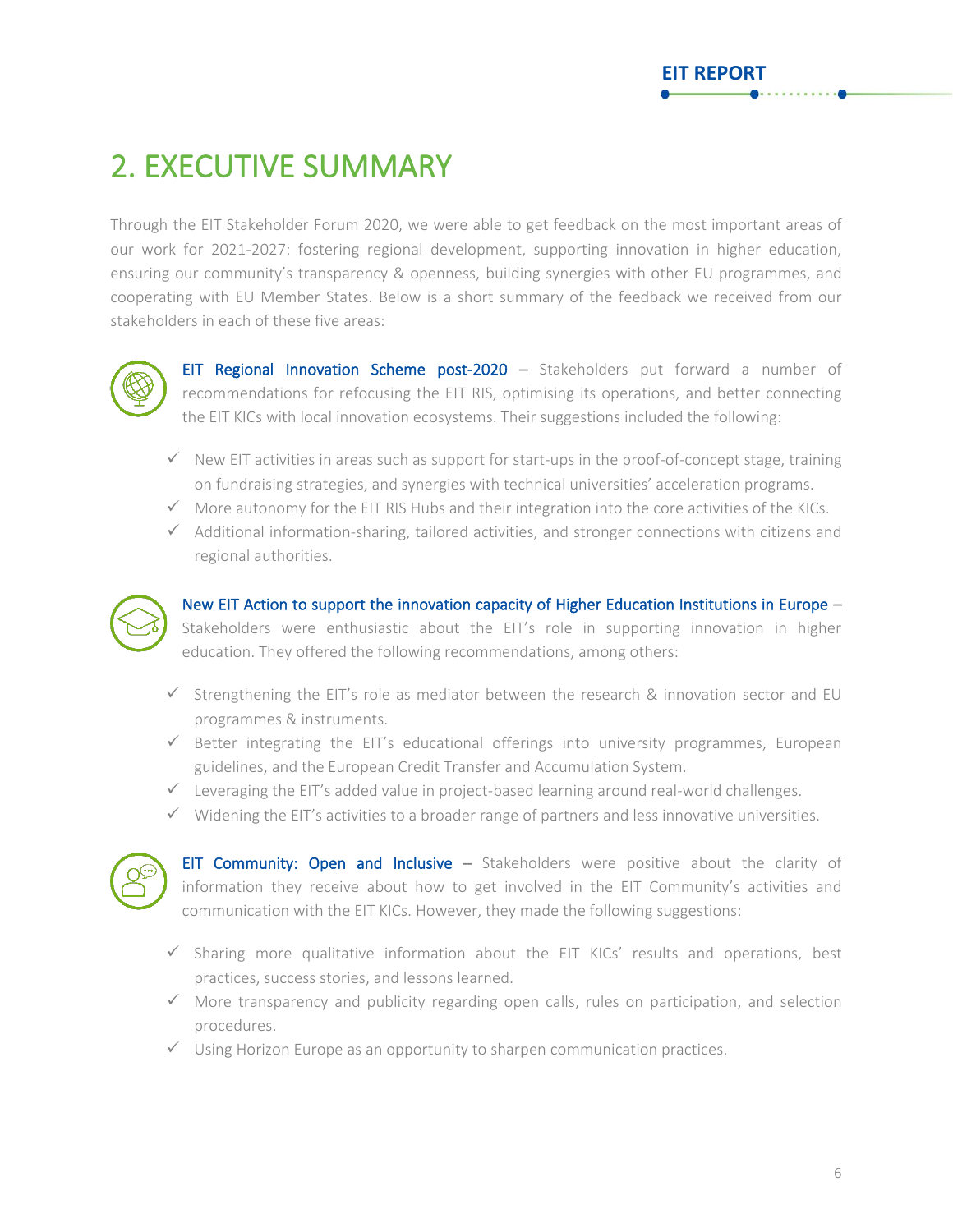

### Strategic Synergies between the EIT Community and other EU Programmes/Instruments –

Stakeholders were enthusiastic about the EIT's added value in building synergies with a wide range of EU programmes and instruments. Their suggestions included the following:

- ✓ Creating a two-way innovation pipeline between the EIT and the EIC through informationsharing and project-based cooperation.
- ✓ Involving the EIT KICs in the programming cycle of European Structural and Investment Funds and in the broader alignment of Innovation Policy and Cohesion Policy.
- ✓ Investing more in circular economy-related activities and relations with the European Commission's DGs ENV, RTD, GROW, CLIMA, JRC and EASME.
- ✓ Supporting new education models and competency frameworks, helping SMEs with education & training, and harmonising with Erasmus+, Marie Skłodowska-Curie Actions, and the European University Initiative.



Reinforced Engagement with EU Member States  $-$  EU Member State representatives made several suggestions about how the EIT can strengthen its cooperation with MS. These included the following:

- $\checkmark$  Sharing more information about operations, results, and the EIT KICs with national authorities.
- ✓ Communicating more clearly about how potential partners can get involved at the national level.
- ✓ Investing in EIT National Contact Points, as well as the EIT Member States' Representatives Group.

Europe is facing a wide range of challenges, including post-COVID recovery, climate change, and digitalisation. Innovation will be essential in overcoming them. We will draw on the Stakeholder Forum's recommendations to improve our work to catalyse European innovation. Please consult the following pages to learn more about the EIT Stakeholder Forum 2020, its constituent events and consultations, and the detailed recommendations we received from our stakeholders throughout the process. Thank you to our stakeholders for their support and feedback in these important times.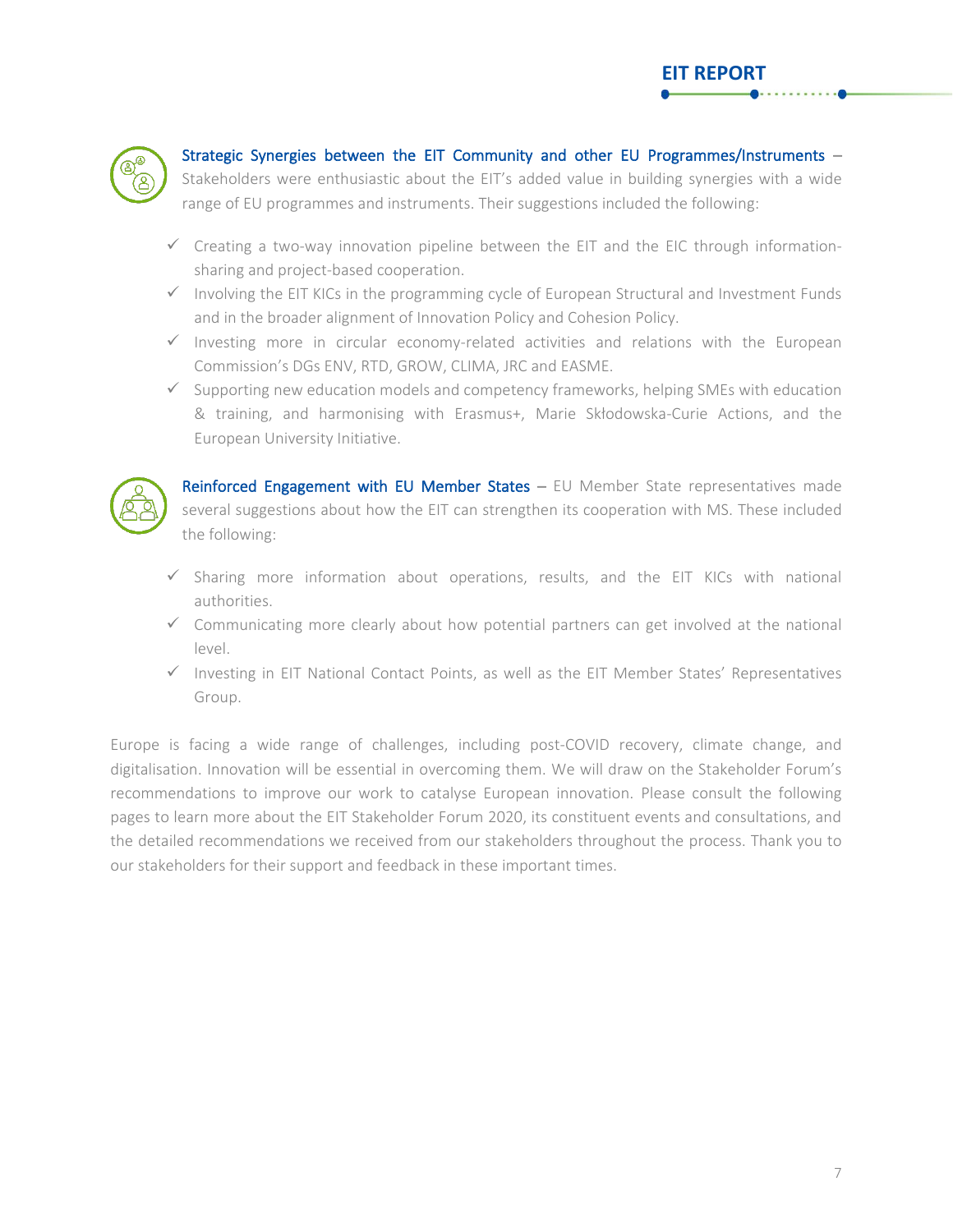### <span id="page-8-0"></span>3. EVENTS

Three major EIT events were organised within the framework of the EIT Stakeholder Forum 2020. First, the EIT held Open Sessions with Research & Innovation Stakeholders during the European Research and Innovation Days 2020 to engage with the trailblazers at the heart of European innovation. Second, the EIT held its Annual Meeting with the European Commission Services to strengthen its synergies with one of its key stakeholder networks within the EU. Third, the EIT organised its Annual Member State Configuration meeting to build ties with representatives of the EU's national governments and innovation networks.

### <span id="page-8-1"></span>EIT OPEN SESSIONS WITH RESEARCH & INNOVATION STAKEHOLDERS

The European Research and Innovation Days is the European Commission's annual flagship event for discussing the future of research and innovation in Europe. The second edition of the European R&I Days took place during 22-24 September 2020. The EIT Community participated in the event through the EIT Hub, which hosted a variety of online sessions, and the EIT Booth, which was set up in the event's virtual exhibition space. Over the course of the R&I Days, over 5000 participants followed sessions linked to the EIT and over 800 participants visited the EIT Booth. The EIT's participation in the event was widely covered via its communications channels and amplified by the EIT KICs, resulting in over 275 000 impressions.

During the R&I Days, the EIT Hub hosted four open sessions and two workshops. Two of these open sessions formed part of the EIT Stakeholder Forum 2020. The first of these focused on the EIT Regional Innovation Scheme post-2020, the second dealt with Supporting the innovation capacity of Higher Education in Europe. More information about these sessions can be found below.

### SESSION ONE: EIT REGIONAL INNOVATION SCHEME POST-2020

Organised on 23 September, this session focused on the key achievements and challenges of the EIT Regional Innovation Scheme (EIT RIS) and the new elements introduced by the EIT Strategic Innovation Agenda 2021-2027. Launched in 2014, the EIT RIS aims to widen participation in the EIT's activities and strengthen the capacity of Member States and Horizon 2020 Associated Countries with moderate-modest innovation capacity (according to the European Innovation Scoreboard). In total, 348 viewers tuned in for the event with an average play time of 40 minutes, highest among all the EIT's sessions at the R&I Days.

The following speakers took part in the session: Goncalo Amorim, Executive Director, Building Global Innovators; Maria da Graca Carvalho, Member of the European Parliament; Karina Angelieva, Deputy Minister of Education and Science, Republic of Bulgaria; Karel-Herman Haegeman, Scientific Officer, Joint Research Centre of the European Commission; Phoebe Koundouri, Professor, Athens University of Economics and Business; Martin Kern, EIT Director.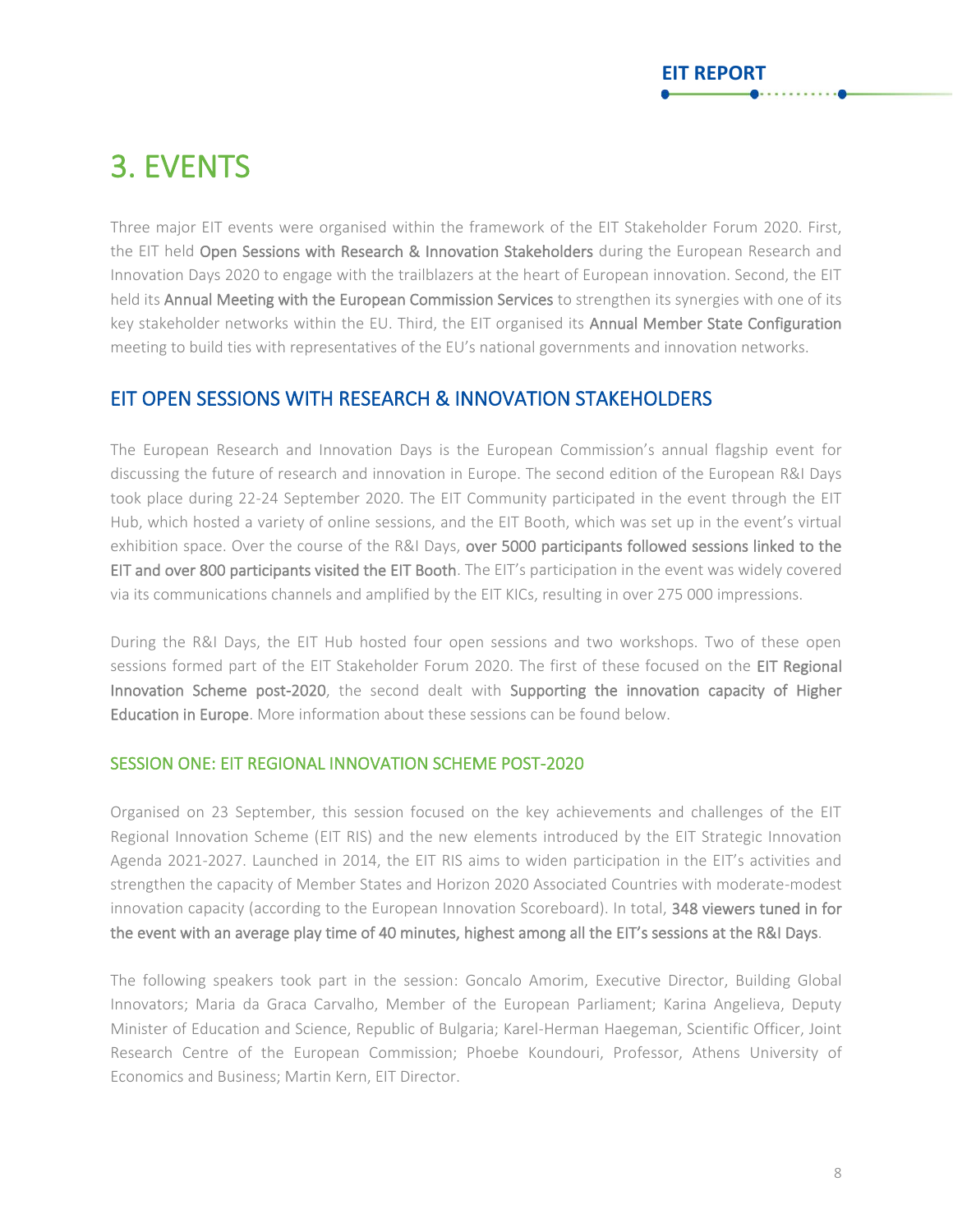

j

*'What we need now is to find some mental transformation of our economic, social, and financial system…We need to think big, we need big changes, we need systems innovation. And this is exactly what the EIT Community is bringing…'* - Phoebe Koundouri, Professor, Athens University of Economics and Business

**EIT REPORT**



*'I support some structural changes…One of them is for the EIT to be outreached, to be connected and understood by all the national and regional actors…as an example for modernising higher education from the point of view of skills. For me, the keywords for the future of the EIT will be skills, innovations, entrepreneurship, start-ups.'* - Karina Angelieva, Deputy Minister of Education and Science, Republic of Bulgaria

### SESSION TWO: SUPPORTING THE INNOVATION CAPACITY OF HIGHER EDUCATION IN EUROPE

Organised on 24 September, this session focused on the key elements of the new EIT Action to support the innovation and entrepreneurship capacity of Higher Education Institutions (HEIs) in Europe, as introduced by the EIT Strategic Innovation Agenda 2021-2027. The new action will build on the EIT's work and accomplishments in the field of education support. In total, 332 viewers tuned in for the event with an average play time 26 minutes.

The following speakers took part in the session: Véronique Perdereau, Professor of Robotics, VP for Europe, Sorbonne University; Patrick Prendergast, Provost of Trinity College Dublin; Carlos Rich, Strategy Officer and Director of International Division, Atlantic Copper; Janusz Janczukowicz, Head of the Centre for Medical Education, Medical University of Lodz; Márton Herczeg, EIT Head of Strategy and Impact.



*'There is a great capacity for learning within European system universities…from the success that the KICs have had in implementing the knowledge triangle. Creating a learning space in Europe for innovation and entrepreneurship - that is the new initiative by the EIT for building innovation capacity in higher education institutions.'* - Patrick Prendergast, Provost, Trinity College Dublin



*'We should be concentrating always on closing the gap between academia and industry. And activities within the EIT, EIT RawMaterials really help with that.'* - Carlos Rich, Director of the International Division, Atlantic Copper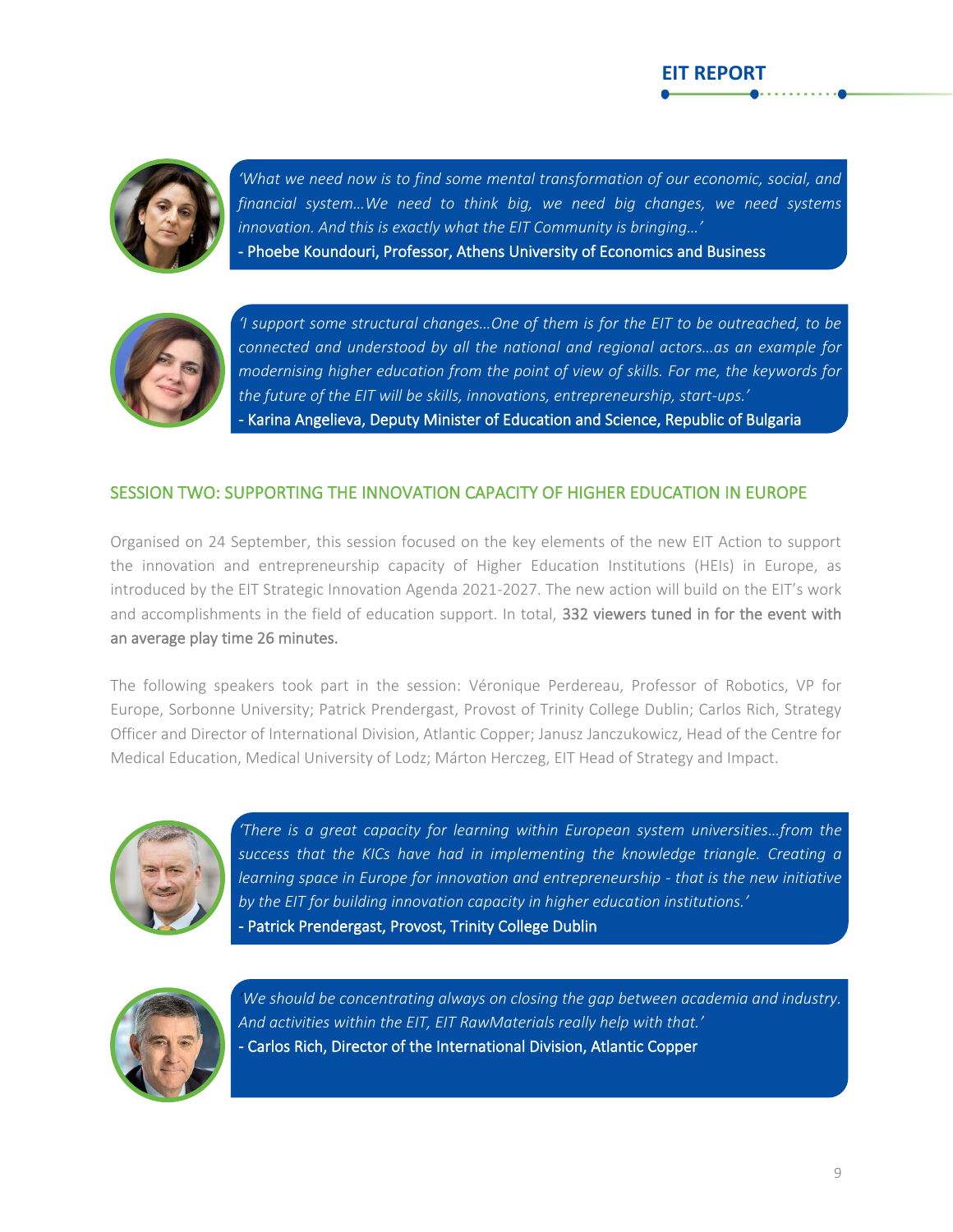### KEY TAKEAWAYS

Participants in the first session, EIT Regional Innovation Scheme (EIT RIS) post-2020, came to the number of conclusions about the EIT and its regional activities looking forward. They agreed that the EIT RIS had successfully widened participation in the activities of the EIT KICs in countries with modest-moderate innovation performance, but they stressed that there is more work to be done. They highlighted the opportunity for synergies with smart specialisation strategies and pockets of excellence across the regions. Additionally, they emphasised the value of the EIT in the internationalisation of companies.

Participants in the second session, Supporting the innovation capacity of Higher Education in Europe, also offered feedback on the EIT's ambitions for higher education. They agreed that education is often the missing link between innovation, research, and business. To fill this gap, they stressed that talent must circulate through industry and academia in a continuous cycle of development. Additionally, they highlighted that innovation is about moving away from routine expertise. For education, this means responding to real-world challenges, emerging policy priorities, and operational processes.

### <span id="page-10-0"></span>EIT COMMUNITY MEETING WITH THE EUROPEAN COMMISSION SERVICES

The 10th Annual EIT Community Meeting with the European Commission Services, which took place during 11-12 November, consisted of an open plenary and four thematic workshops. Its aim was to inform participants, including representatives from the EIT Community, the European Commission, and various EU Agencies, about the EIT's key achievements within the EU's Multiannual Financial Framework 2014- 2020 (MFF 2014-2020) and foster discussion about synergies for 2021-2027. The meeting also served as a platform for colleagues to provide their feedback on cooperation with the EIT Community.

#### PLENARY

On the first day of the Annual Meeting, November 11, the EIT organised an open plenary focused on the EIT's results within MFF 2014-2020, including the EIT Community's response to COVID-19, and the EIT's vision for synergies under the new MFF 2021-2027. 116 participants attended the plenary, including representatives from the EIT Community, the European Commission, and several EU Agencies.

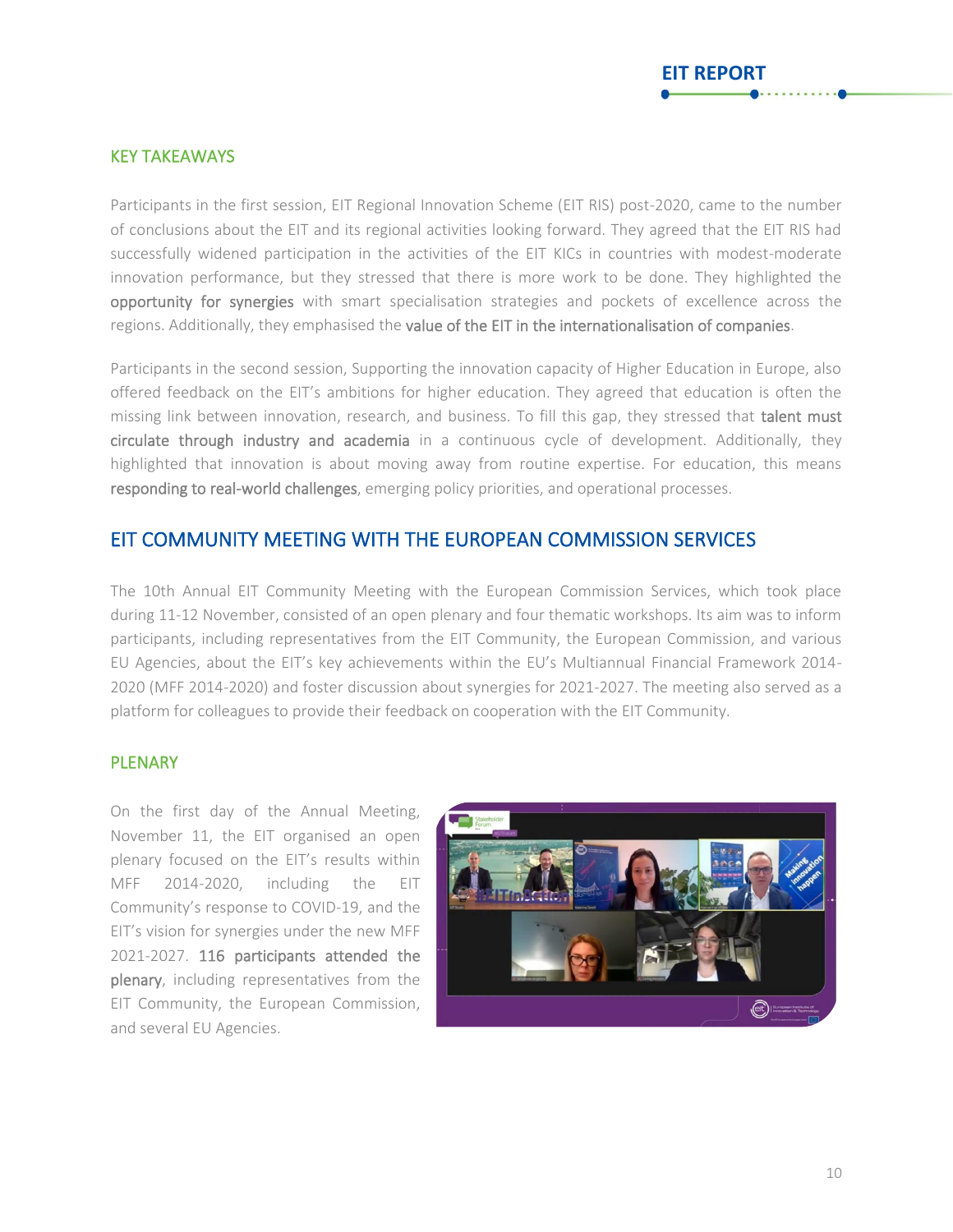Several speakers took part in the plenary. Antoaneta Angelova–Krasteva, Director for Innovation, International Cooperation, and Sport at DG EAC, spoke about the European Commission's ambitions for synergies with the EIT. Dr. Carina Benstöm, Research Coordinator at the University Hospital RWTH Aachen, talked about her journey with the EIT-supported ['Mobile Autonomy for Children in end-stage](http://eithealth.eu/project/mach)  [Heart failure'](http://eithealth.eu/project/mach) (MACH) Project. Martin Kern, EIT Director, and Márton Herzceg, EIT Head of Strategy and Impact, presented the EIT's accomplishments and ambitious plans for the future.

**EIT REPORT**

### **WORKSHOPS**

On the second day of the event, November 12, the EIT held four invitation-only online workshops:

Workshop 1, *EIT-EIC: Working together for Europe's innovators*, gave participants the chance to learn about and discuss EIT-EIC (European Innovation Council) pilot activities for 2020-2021 and additional EIT-EIC synergies for 2021-2027. 18 participants attended the workshop, which was co-hosted by the EIC, including representatives from the EIT Community, the European Commission, and EU Agencies.

Workshop 2, *Synergies with the European Structural and Investment Funds*, informed participants about the EIT's work under the EIT Regional Innovation Scheme and fostered discussion about how Member States can best cooperate with the EIT KICs and the European Structural and Investment Funds. The workshop was attended by 28 participants from the EIT Community and the European Commission.

Workshop 3, *European Green Deal: Circular Economy and Resilience*, presented the EIT Community's work to support a European Circular Economy and fostered discussion about future synergies for sustainability. The workshop was attended by 24 participants from the European Commission and the EIT Community.

Workshop 4, *Re-skilling challenges post-COVID 19*, gave participants the chance to discuss digital education, best practices for Horizon Europe, and the EIT KICs' education-related activities in the age of the pandemic. 17 participants attended Workshop 4, including representatives from the EIT Community, the European Commission, and EU Agencies.

### KEY TAKEAWAYS

Participants came to numerous conclusions about the past, present, and future of strategic synergies with the EIT. In the plenary, participants stressed that the EIT can make a real impact with its integrative, crosssectoral approach. They highlighted that the EIT Community can offer policy advice and create entry points for synergetic cooperation. In Workshop 1, participants really emphasised the important of a twoway innovation pipeline between the EIT and the EIC. They also advocated for better information-sharing among the EIT KICs in areas like due diligence and evaluation outcomes and stressed the importance of ecosystem-building that brings both Knowledge Triangle stakeholders and EU-level actors together.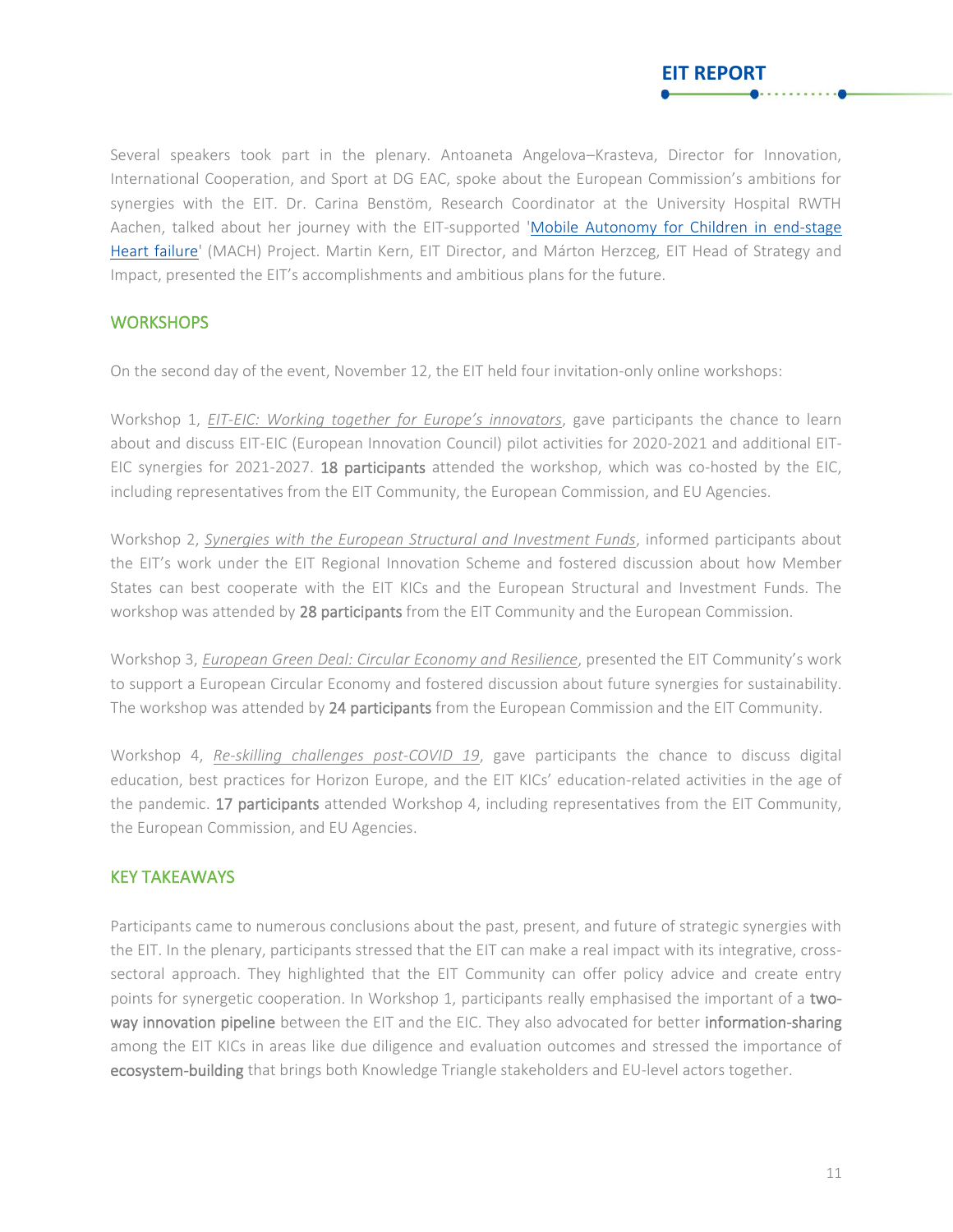

**EIT REPORT**

The vast majority (91%) of participants, who took part in a survey about the event, found it to be quite useful and nearly all of them (95%) were ready to recommend next year's meeting to their colleagues. A large share of respondents (85%) expressed that the plenary had enhanced their knowledge of the EIT's activities and results. Most (81%) felt that they had learned a great deal about the EIT's ambitions for Horizon Europe and priorities for strategic synergies in the future.

Participants in the workshops expressed similar enthusiasm. A large majority (84%) of respondents gave a high rating for the workshops and most (73%) would recommend next year's edition to their colleagues. A large share (84%) of respondents felt they had learned a lot about EIT's ongoing activities and most (69% and 79%, respectively) expressed that the workshops enhanced their knowledge of cooperation among the EIT Community and the European Commission, as well as opportunities for synergies.

### <span id="page-12-0"></span>EIT MEMBER STATE CONFIGURATION MEETING

The EIT Member State Configuration (MSC) is an annual meeting between the EIT and representatives of EU Member States. Since its launch in 2014, the meeting has fostered close cooperation between the EIT, EU Member States, and Associated Countries to Horizon 2020. The 2020 MSC took place on 7 December. Its objectives were to take stock of the EIT Community's achievements during 2014-2020 and outline its plans for the next programming period (2021-2027). It provided a platform for MS representatives to offer their input on the EIT's future and enhanced engagement with EU MS under Horizon Europe.

Several high-level speakers took part in the 2020 MSC. Gioia Ghezzi, Chairwoman of the EIT, introduced the meeting and outlined some of the EIT's priorities. Antoaneta Agelova-Krasteva, Director at DG EAC, provided the European Commission's perspective on the EIT and its future under Horizon Europe. Martin Kern, EIT Director, presented on the EIT's accomplishments and future plans. Additionally, Péter Lakatos, former EIT Digital Master Student and Co-Founder of Entremo, presented on his innovation journey and the support he received from EIT Digital and EIT Health. The rest of the meeting consisted of discussions.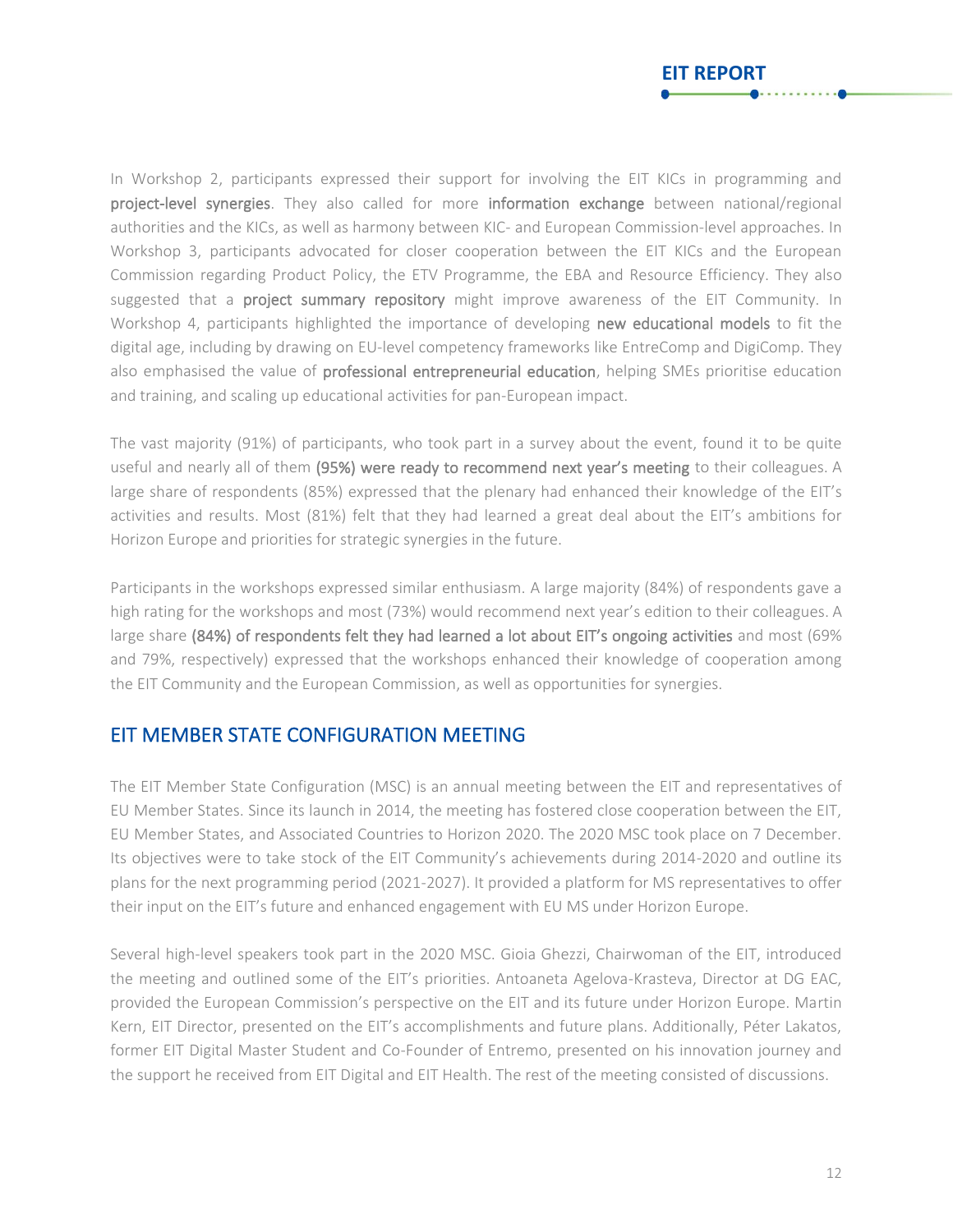### KEY TAKEAWAYS

Member States offered their feedback on the EIT's work through three Q&A discussions. Firstly, participants expressed their desire to receive more information about the EIT's work, especially the KICs and their relations with the EIT HQ. They also highlighted the importance of the financial sustainability of the KICs. They stressed the value of self-sustaining innovation communities. Additionally, participants made the case that the EIT and its KICs should create stronger connections with national and local ecosystems. They expressed the need for the EIT to focus more on impact and success stories. Finally, participants agreed that the EIT Member States' Representatives Group, the EIT's bolstered framework for engaging with MS in 2021-2027, will provide a strong platform for information-sharing and cooperation.

A majority (80%) of delegates found the event useful. They were particularly enthusiastic about how much they had learned about the EIT's ambitions for Horizon Europe and the EIT Community's response to COVID-19. Participants were happy about the opportunity to give input on the EIT's future engagement with EU Member States post-2020.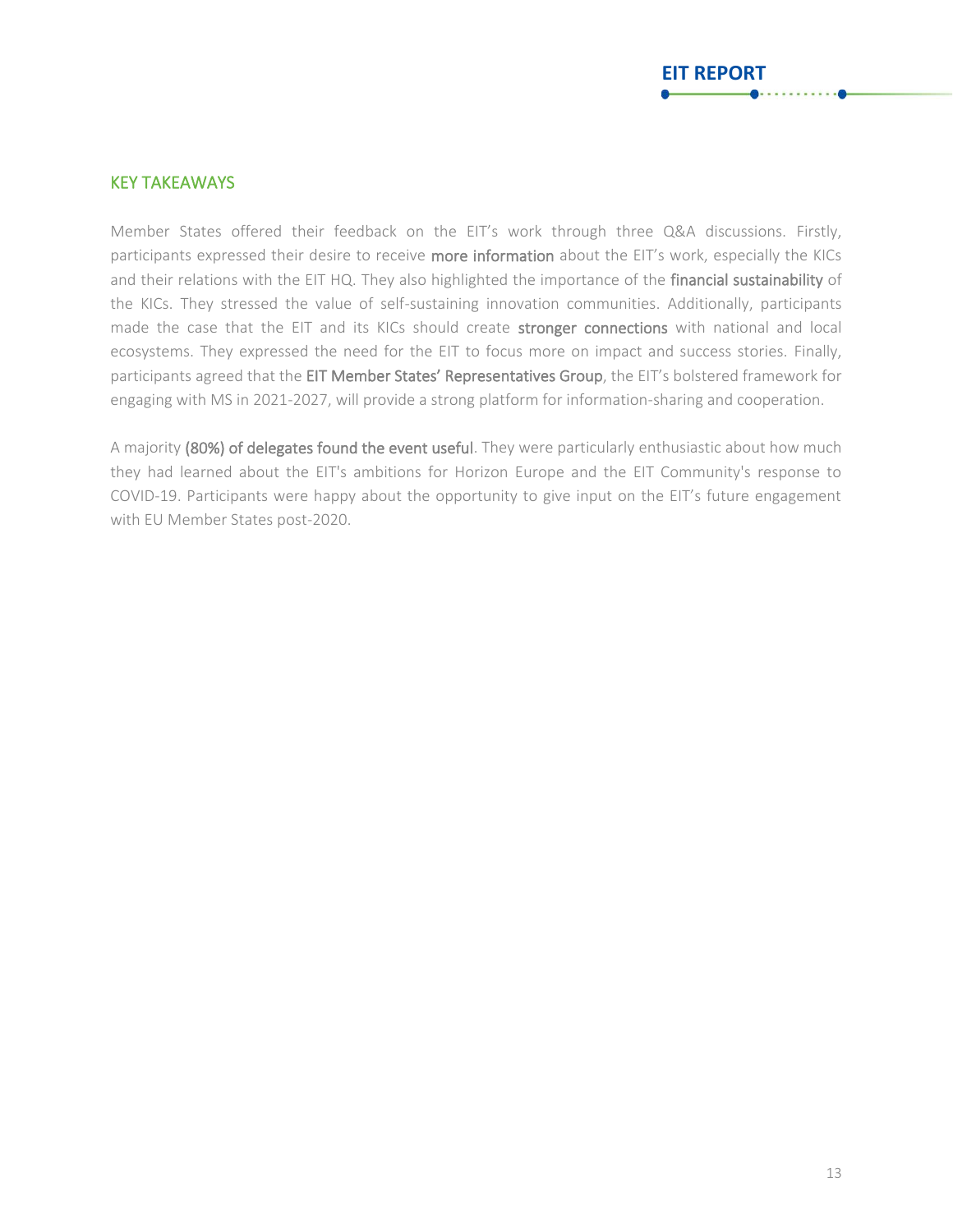### <span id="page-14-0"></span>4. ONLINE CONSULTATIONS

Three online consultations were organised within the framework of the EIT Stakeholder Forum 2020. The goal was to give our stakeholders and the public a chance to comment directly on our work and inform our future activities. Run through EU Survey, each consultation was open between 1 October and 15 November 2020. The first consultation covered the EIT Regional Innovation Scheme post-2020. The second dealt with the New EIT Action to support the innovation capacity of Higher Education Institutions in Europe. The third covered the EIT Community – Open and Inclusive. These topics reflect three of the five core themes of the EIT Strategic Innovation Agenda 2021-2027.

### <span id="page-14-1"></span>EIT REGIONAL INNOVATION SCHEME POST-2020

The EIT Regional Innovation Scheme (EIT RIS) was launched in 2014 to close Europe's innovation gaps. The EIT RIS helps local innovators access the EIT Community's activities, creates linkages among key regional innovation actors, and offers tailor-made programmes to support vibrant innovation ecosystems in countries with lower innovation performance. As laid out in the EIT Strategic Innovation Agenda 2021- 2027, the EIT plans to strengthen the EIT RIS in several ways. The EIT KICs will give the EIT RIS a central role in their multi-annual strategies, dedicate more resources to their regional efforts, and leverage local, regional, and EU-level synergies to boost their impact.

Through the online consultation, respondents were asked to comment on how the EIT RIS could generate more start-ups and innovations, align more closely with national and regional programmes, and increase its impact in local communities. Respondents came from 45 organisations and 18 countries. Nearly a quarter worked for research institutions, while almost 20% came from higher education and another 20% from the EIT KICs. About 11% of respondents worked in the corporate/industry sector and the remainder in NGOs and Other areas. Of the 18 countries represented, 12 were EIT RIS-eligible countries.<sup>2</sup>

Firstly, respondents suggested new areas and directions for EIT RIS funding. Some suggested that more funding should be devoted to supporting those at the very early stages of the innovation process. Others highlighted the importance of linking EIT support with other EU programmes. Some respondents

<sup>2</sup> EIT RIS-eligible countries:

<sup>-</sup> EU Member States: Bulgaria, Croatia, Cyprus, Czech Republic, Estonia, Greece, Hungary, Italy, Latvia, Lithuania, Malta, Poland, Portugal, Romania, Slovakia, Slovenia, Spain.

<sup>-</sup> H2020 Associated Countries: Albania, Armenia, Bosnia and Herzegovina, Faroe Islands, Georgia, Moldova, Montenegro, Republic of North Macedonia, Serbia, Turkey, Ukraine.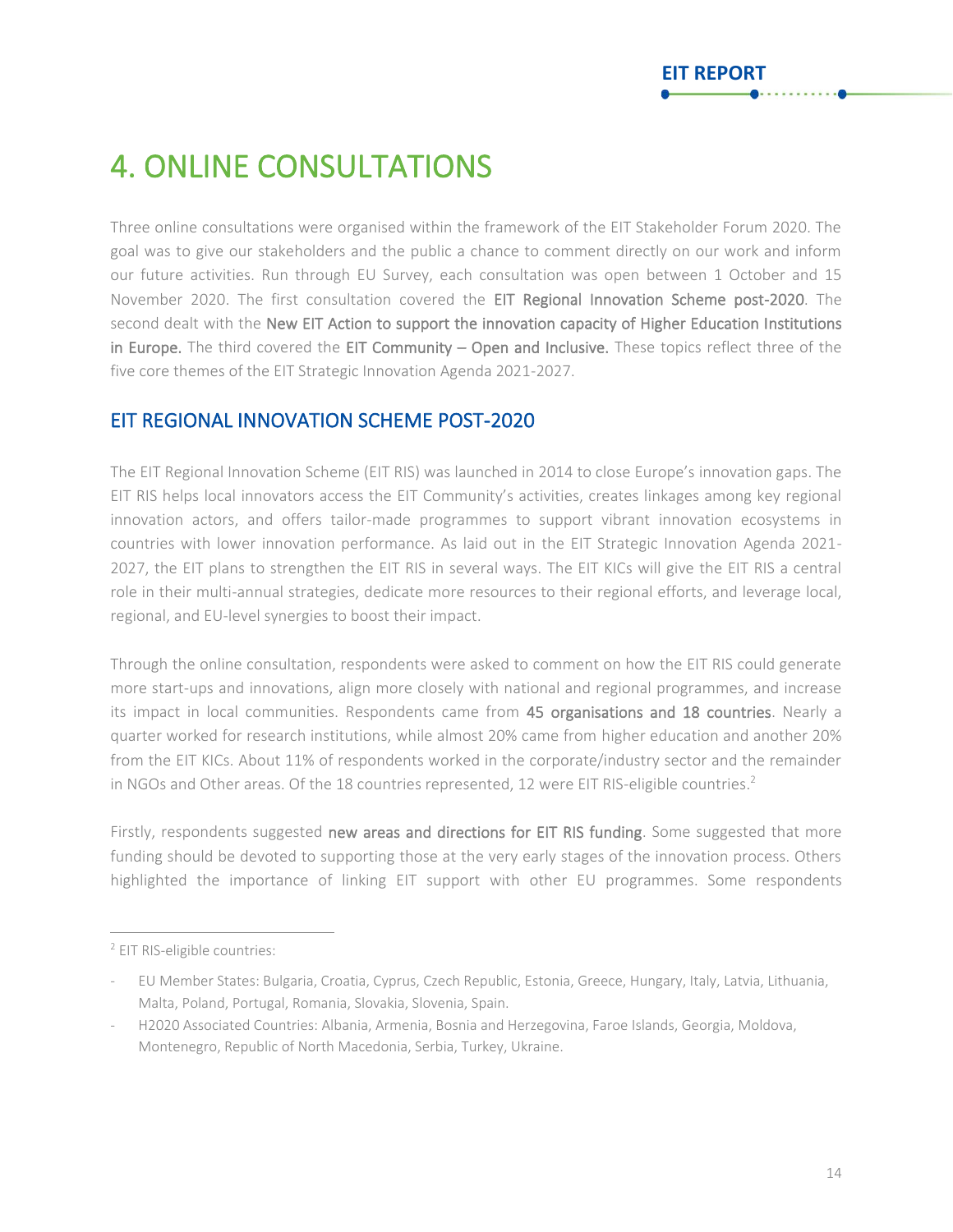suggested the relaxation of pre-financing requirements, the simplification of rules, and more information about co-financing opportunities with other EU initiatives.

Secondly, respondents identified areas for improving EIT RIS operations. Some suggested that the EIT should reorient its operations towards national innovation actors, including policymakers, regulators, and civil society. Others suggested that the RIS Hubs should be given more autonomy and involved more closely in the core activities and networks of the EIT KICs. Some respondents also made suggestions about new indicators for measuring the impact of the EIT RIS, both quantitative and qualitative.

Thirdly, respondents made suggestions for better connecting the EIT KICs with local ecosystems. One the one hand, some promoted the importance of awareness-raising and capacity-building with stakeholders across local innovation ecosystems. Others suggested that the EIT RIS should be more closely tailored to the needs of local settings, especially through rigorous research and ecosystem-mapping. Some respondents also stressed the need to better connect the EIT with regional authorities.

More details on stakeholders' recommendations can be found in Section 5, Main Recommendations. The Synopsis Report from the Public Consultation on the future of the EIT RIS is available [HERE.](https://eit.europa.eu/sites/default/files/consultation_eit_ris_final.pdf)

### <span id="page-15-0"></span>NEW ACTION TO SUPPORT HIGHER EDUCATION INSTITUTIONS

Higher Education Institutions (HEIs) play a critical role in the innovation process. While some HEIs are becoming more innovative and integrating into innovation value chains, many are not well-equipped for the innovation age and falling behind leaders in the United States and China. As laid out in the EIT Strategic Innovation Agenda 2021-2027, the EIT plans to launch a new action to boost the innovation capacity of HEIs in Europe. The EIT will use the new action to integrate a wider number of HEIs into its ecosystem and launch new activities to support innovative and entrepreneurial education in Europe, including by improving the EIT Label.

Through the online consultation, respondents were asked to comment on how the EIT Community could help European higher education become more innovative and entrepreneurial. Respondents came from 46 organisations and 20 countries. The majority (60%) worked for higher education, while almost 13% came from the EIT KICs. The remainder worked for research centres, businesses, public institutions, and civil society. Of the 20 countries represented, 18 were EU Member States. Two-thirds of respondents were already members of the EIT Community.

Most respondents agreed with the general argument that HEIs in Europe are struggling in terms of innovation, but they highlighted that the differences between countries. Many highlighted that the EIT has an important role to play in supporting higher education. Some respondents stressed the EIT Community's role as a purveyor of best practices and mediator with other EU initiatives. Others suggested that the EIT's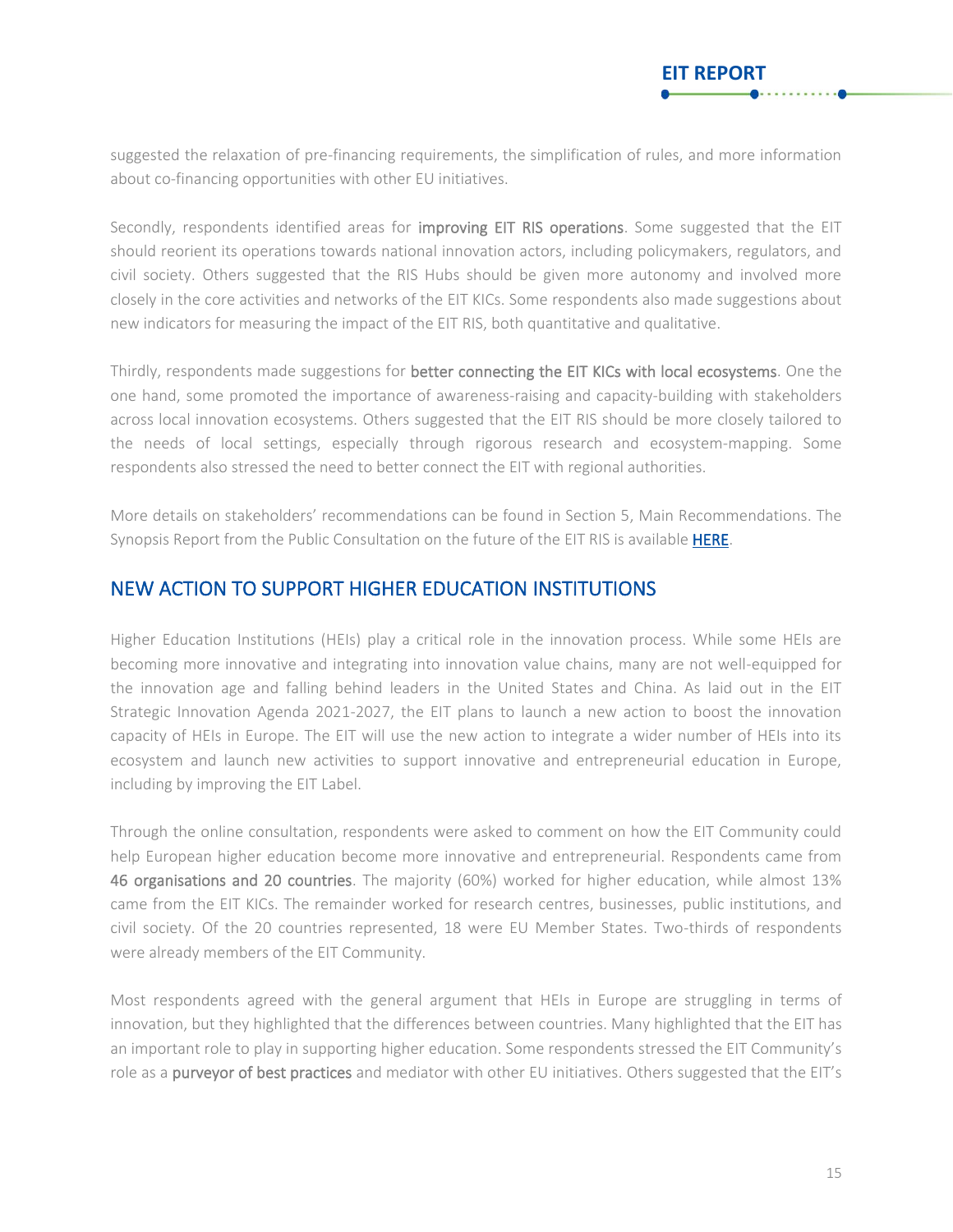**EIT REPORT**

Some respondents expressed that the EIT is well placed to support a more entrepreneurial mindset among HEIs. They suggested that the EIT roll out new programmes across the whole innovation cycle, highlighting the EIT Community's added value in terms of project-based learning around real-world challenges. At the same time, respondents pointed out a few areas of improvement. Some suggested that the EIT KICs put more emphasis on relationship-building with higher education, especially smaller institutions that find it more difficult to participate. Others suggested that the EIT Community ease its administrative complexity and improve its transparency. Additionally, some felt that the EIT Community could improve its visibility and engage with a wider variety of HEIs, not just the largest institutions.

More details on stakeholders' recommendations can be found in Section 5, Main Recommendations. The Synopsis Report from the Public Consultation on the new EIT Action to Support Higher Education Institutions is availabl[e HERE.](https://eit.europa.eu/sites/default/files/consultation_heis_final.pdf)

### <span id="page-16-0"></span>OPENNESS AND TRANSPARENCY

To boost its impact under Horizon Europe, the EIT Community is seeking to further increase the openness and transparency of its activities and operations. Through the online consultation, respondents were asked to comment on the openness and transparency of the EIT Community and suggest ways of improving it. Respondents came from 50 organisations and 21 countries. The majority (70%) had already been involved with the EIT Community. Of the 20 countries represented, 16 were EU Member States.

Respondents were quite positive about the clarity of how innovators, entrepreneurs, and students can participate in the EIT Community's activities. They were also positive about general communication with the KICs and the openness of the KICs' strategic agenda revisions. However, respondents expressed some concerns about the openness of the EIT Community to non-partners and the transparency of selection procedures. Respondents advocated for more visibility of the EIT Community, more publicity around calls, and better clarity about rules on participation in the EIT KICs.

More details on stakeholders' recommendations can be found in Section 5, Main Recommendations. The Synopsis Report from the Public Consultation on EIT Community: Open & Inclusive is available [HERE.](https://eit.europa.eu/sites/default/files/consultation_openness_final.pdf)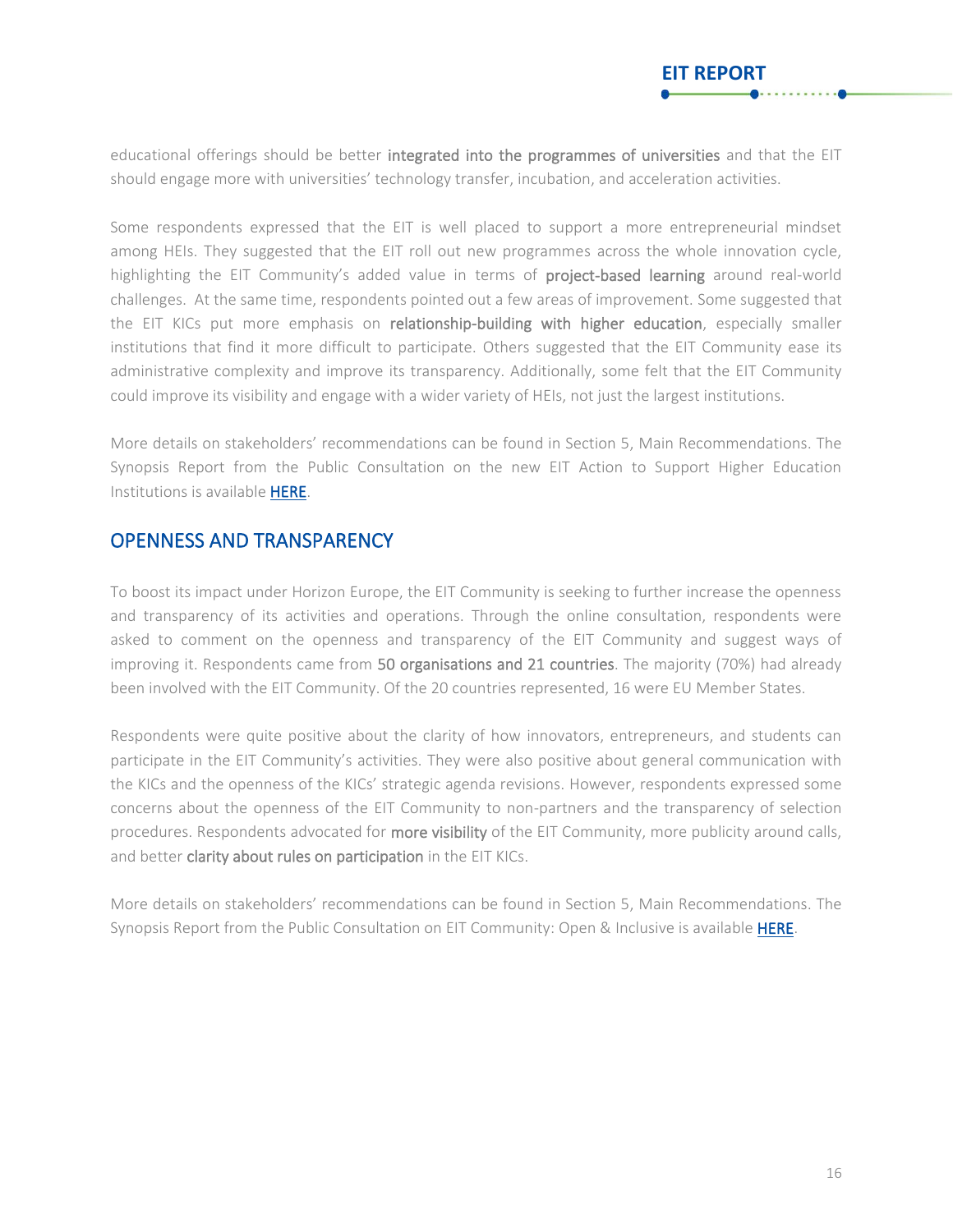### <span id="page-17-0"></span>5. MAIN RECOMMENDATIONS

The EIT Stakeholder Forum 2020 was a major effort at gathering the views of our various stakeholders and partners. Between September and December 2020, we engaged with European research & innovation stakeholders, colleagues in the European Commission, representatives of EU Member States, and the public. Our aim was to present as much as possible about our wide-ranging work and get meaningful feedback as we enter a new era in the life of the EIT.

Below you can find an overview of the recommendations we received from our stakeholders over the course of the SF 2020. We are committed to shaping our activities for 2021-2027 with these messages in mind. However, it is important to note that these recommendations do not represent policy positions or opinions on the part of the EIT. Thank you to all our stakeholders for their valuable input.

<span id="page-17-1"></span>

### Refocusing Resources

EIT stakeholders offered numerous ideas about how the EIT RIS could be refocused to better serve local and regional ecosystems in EIT RIS countries. Some suggested new areas for EIT RIS activities, including support for early-stage projects that are at the proof-of-concept stage, support for spin-offs, support for acceleration and incubation programmes with technical universities, helping start-ups with fundraising strategies, and financial incentives for entrepreneurial education. Others emphasised the importance of better integration with other EU programmes and instruments and their resources.

Stakeholders highlighted that EIT RIS countries have particular characteristics, including administrative burdens, low liquidity, and less entrepreneurial thinking, which should be taken into account when developing activities. One such characteristic is the strong presence of multinational corporations (MNCs) and the relative weakness of local companies, which are less able to benefit from higher education institutions that are geared towards supporting MNCs. To help innovators from EIT RIS countries benefit the most from EIT activities, stakeholders proposed the easing of pre-financing requirements, the simplification of rules, and more information about co-financing opportunities with other EU initiatives.

### Optimising Operations

Stakeholders made several suggestions on improving operations in EIT RIS countries. Some stakeholders advocated for the EIT to engage more closely with local innovation actors like national authorities, local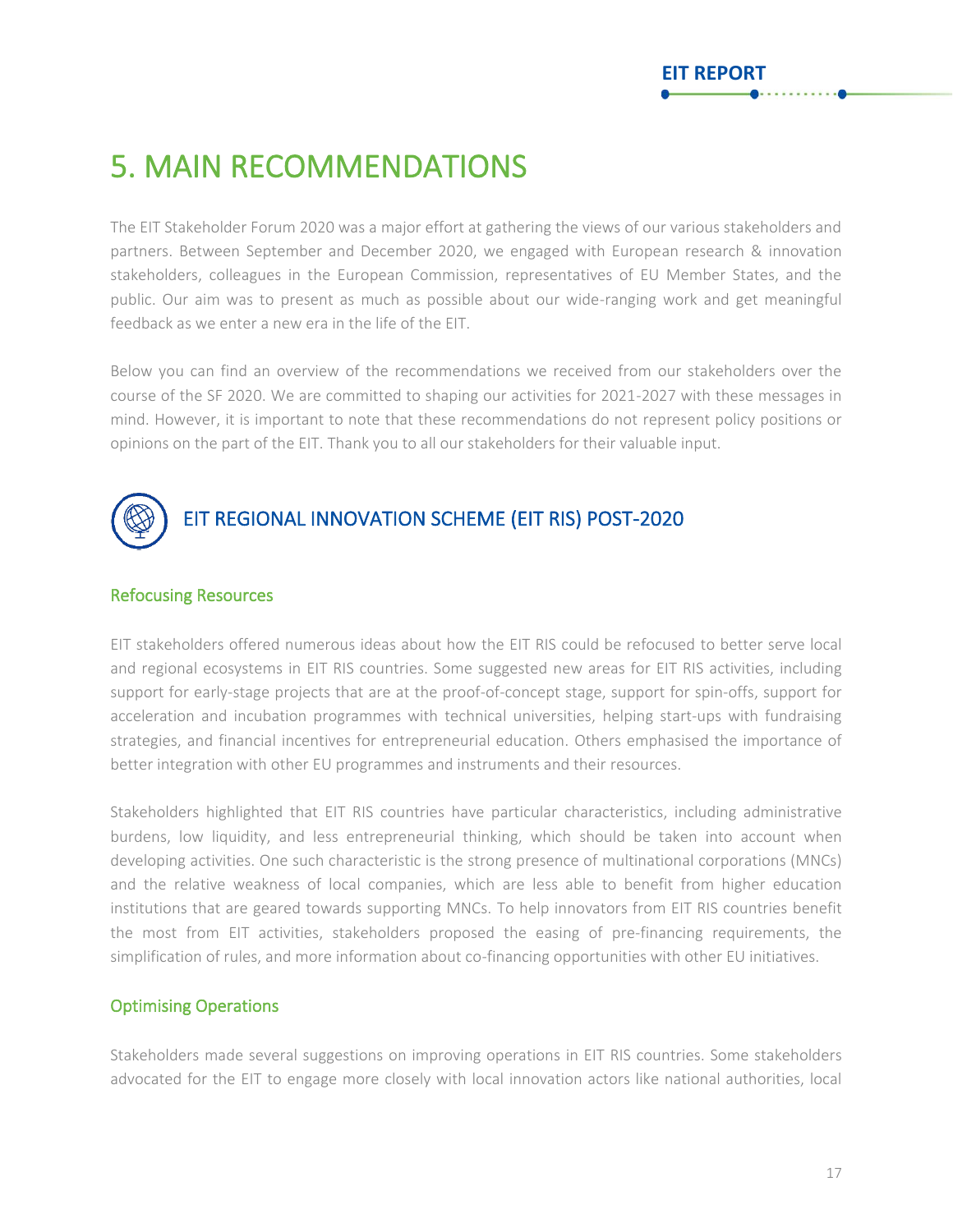**EIT REPORT**

Stakeholders highlighted the importance of better localisation. One important recommendation made was to give the RIS Hubs more autonomy and involve them more closely in the core activities of the EIT KICs and their networks. Some stakeholders suggested that RIS Hubs should be equipped to develop local strategies and form networks with one another and other hubs within Horizon Europe and Digital Europe. Stakeholders emphasised the value of involving the RIS Hubs in the development of smart specialisation strategies. Additionally, they made suggestions for measuring the impact of the EIT RIS. They highlighted quantitative indicators like start-ups created and investment attracted, as well as qualitative indicators like the influence of supported start-ups in their ecosystems and the formation of innovation clusters.

### Connecting Communities

Stakeholders also put forward a number of recommendations about connecting the EIT KICs with local, regional, and EU ecosystems. One central point was the importance of awareness-raising and informationsharing with stakeholders across local innovation ecosystems. Stakeholders suggested that more informational events should be organised about the EIT RIS, more information should be shared through channels like newsletters and websites, and more emphasis should be given to engaging with students in EIT RIS countries. Additionally, stakeholders suggested that networking activities should be strengthened to circulate best practices between EIT RIS countries and countries with higher innovation performance.

Stakeholders also suggested that the EIT RIS should be more closely tailored to the needs of local settings. Some stakeholders emphasised the value of mapping local ecosystems to better target EIT RIS activities. Others highlighted the importance of connecting with citizens and giving them a voice in shaping agendas so that innovations are addressing actual socio-economic challenges. Additionally, stakeholders suggested that the EIT KICs link up with national authorities dealing with regional development, including European Regional Development Fund authorities, as well as European programmes like the ERA Hubs, Digital Innovation Hubs, Clusters, and the European Structural and Investment Funds.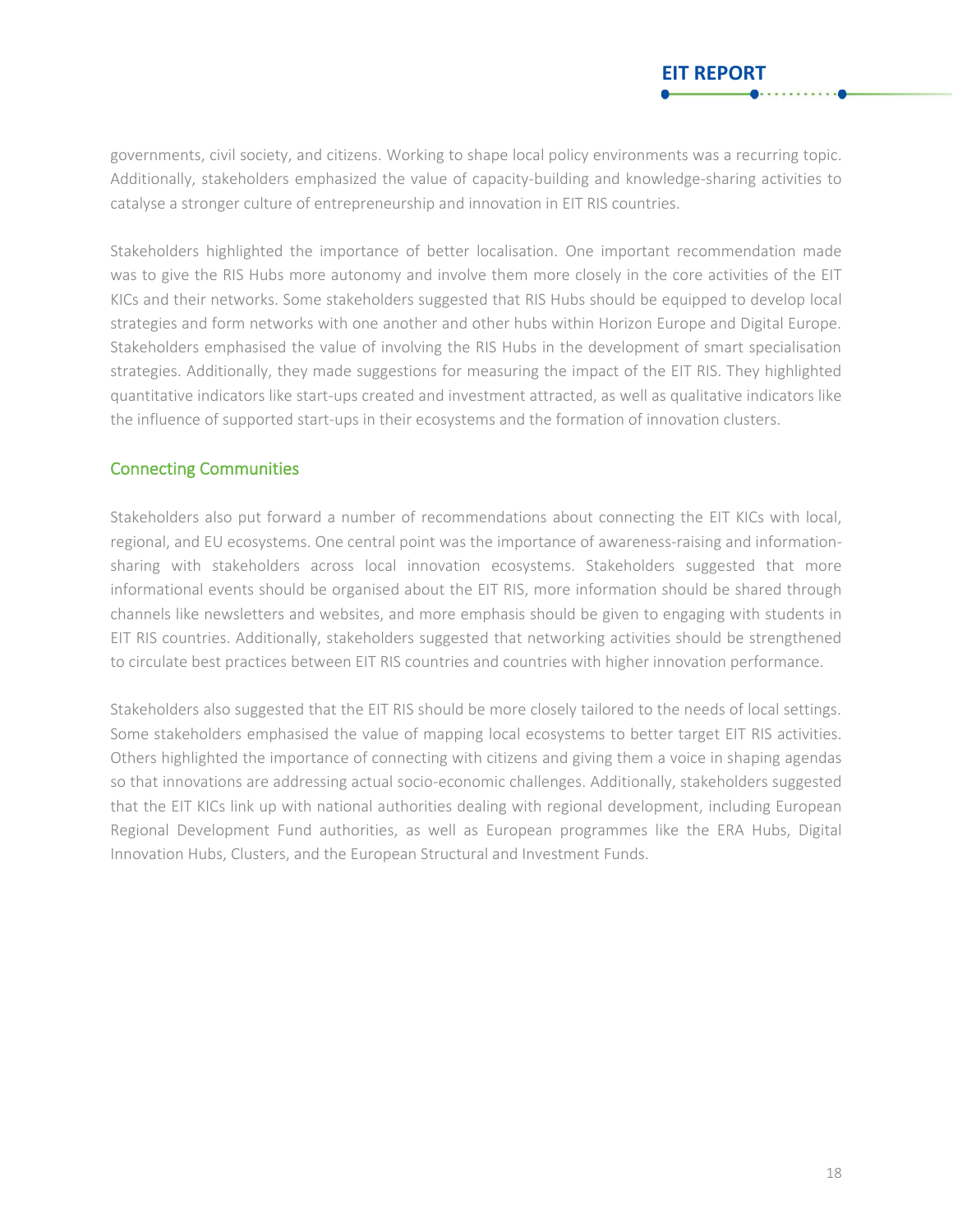### <span id="page-19-0"></span>NEW EIT ACTION TO SUPPORT THE INNOVATION AND ENTREPRENEURSHIP CAPACITY OF HIGHER EDUCATION INSTITUTIONS (HEIS) IN EUROPE

### More Mediation

Overall, stakeholders agreed with the argument that HEIs in Europe are struggling in terms of their capacity for innovation, albeit with significant differences among countries. To support higher education in Europe, stakeholders stressed the EIT Community's role as a mediator between Knowledge Triangle actors and with other EU programmes and instruments. They argued that the EIT Community should look beyond its immediate partners and engage with a broader range of businesses, research centres, educational institutions, students, and citizens. Stakeholders also stressed that the EIT should be working to develop joint programs with external partners and synergise with university alliances.

Stakeholders also argued that the EIT's educational offerings should be better integrated into the programmes of universities. One the one hand, this means that the EIT should engage more with universities' technology transfer offices, incubators and accelerators, alumni, employer organisations, and training providers. It also means aligning the EIT KICs' educational offerings with European guidelines and the European Credit Transfer and Accumulation System. Stakeholders also suggested that there is space for the EIT to support events and fora for linking students, staff, industry, and public authorities.

### Project-Based Education

Stakeholders offered several recommendations about how the EIT can support innovation in education. They suggested that the EIT help HEIs assess their innovation needs, connect with ecosystems, and leverage the portfolios of the EIT KICs. Some stakeholders stressed that the EIT should support projects along their entire maturity cycle to allow for academic research to occupy a more central role in their development. They also highlighted the value of innovation-focused learning materials, train-the-trainer activities, and methodologies.

Stakeholders emphasised the EIT Community's added value in developing project-based learning around real-world challenges. This includes applied research projects and enterprise-oriented pilots supported by networks of academic and research centres. At the same time, stakeholders stressed that programmes should remain focused on societies and avoid promoting entrepreneurship for its own sake in isolation.

### Clarity & Diversity

Stakeholders also emphasized the importance of clarity and diversity for the EIT's educational actions. Many stakeholders argued that the EIT should open up to a broader range of partners in higher education.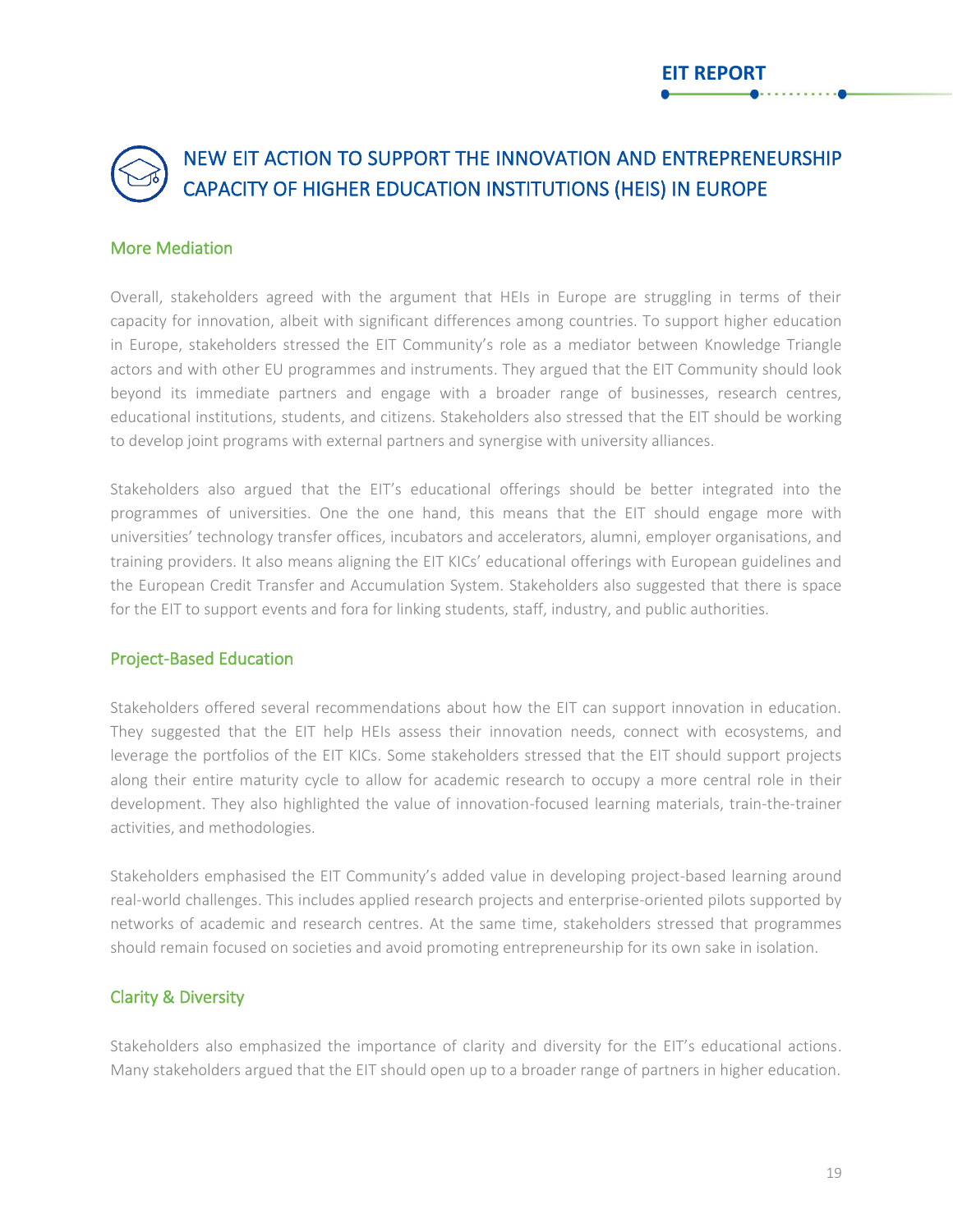They emphasized diversity in terms of different types of HEIs (public, private, teaching- vs. researchfocused), levels of experience among HEIs, and scientific indicators. Stakeholders suggested that the EIT incentivise less innovative universities to join its activities through EIT RIS Hubs, allow such universities to participate in projects as complementary partners, and create room for early-stage projects to thrive.

**EIT REPORT**

Stakeholders also suggested that the EIT Community work on boosting its visibility and easing its administrative complexity. This means sharper communication about how to get involved with the EIT Community, the benefits of cooperation for universities, and what the process entails. Stakeholders also emphasized easing the administrative burden of participating in the EIT KICs, application processes and reporting requirements.

<span id="page-20-0"></span>

Stakeholders expressed positive views about the EIT Community's openness and transparency in several areas, especially regarding how to participate in the EIT Community's activities, general communication with the KICs, and the openness of the KICs' strategic agenda revisions. However, stakeholders also suggested several areas of improvement. Some stakeholders recommended that the EIT should share more qualitative information about the EIT KICs' results and operations and present more good practices, success stories, and lessons learned. They also suggested that more information be shared with those outside of the EIT Community.

Overall, stakeholders advocated for greater visibility of the EIT KICs in general - more publicity around calls, more open calls, clearer rules on participation in the EIT KICs' activities, ensuring a more stable operational framework, more transparency in selection processes, and improving the depth of feedback communicated to applicants. Stakeholders pointed to Horizon Europe as an excellent opportunity to develop better practices.



### <span id="page-20-1"></span>STRATEGIC SYNERGIES BETWEEN THE EIT COMMUNITY AND OTHER EU PROGRAMMES/INITIATIVES

Stakeholders were very positive about the potential for strategic synergies between the EIT Community and the EU's other programmes and instruments. They highlighted the EIT's added value in bringing together national, regional, and EU-level programmes through its integrative, cross-sectoral approach. Some suggested that the EIT Community offer policy advice in areas like Artificial Intelligence and Circular Economy and create points of entry for cooperation between EU programmes and EU Member States. Others emphasised the potential of the EIT Hubs as catalysts for regional cooperation. A large share of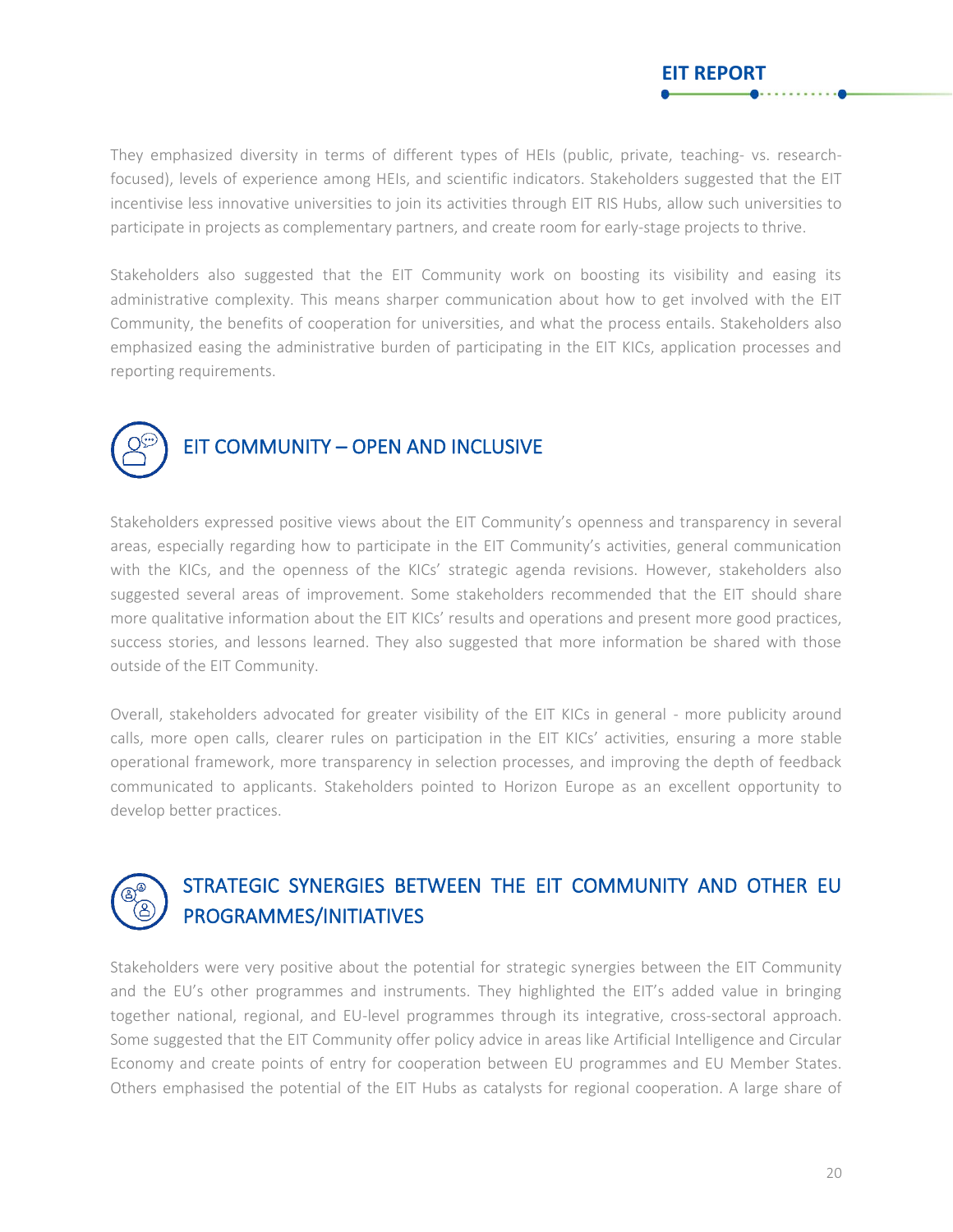stakeholders suggested that the EIT is well placed to synergise with new EU instruments like Next Generation EU and offer leadership in thematic initiatives like the European Battery Alliance.

**EIT REPORT**

### European Innovation Council (EIC)

Stakeholders were enthusiastic about the future of EIT-EIC cooperation and offered several suggestions for building strong synergies. Many stakeholders emphasized the importance of creating a two-way innovation pipeline or flow between the two parties. They recommended linking up ventures from the EIC Accelerator to the EIT KICs' research-based innovation projects. To optimise the EIT's side of the pipeline, they suggested better information-sharing between the EIT KICs in terms of due diligence and evaluation outcomes. Additionally, to make the most of EIT-EIC cooperation, stakeholders recommended that the EIT focus even more on its biggest strength – innovation ecosystems. They argued that the EIT KICs should develop stronger links with EU-level actors, as well as national and regional innovation actors.

#### European Structural and Investment Funds (ESIF)

Stakeholders identified cooperation with the ESIF as an important priority for the EIT for 2021-2027. In this important moment of change, they highlighted that the EIT Community is well placed to catalyse innovation across regions and for tackling societal challenges. They stressed that the EIT KICs should be involved in the programming cycle and the broader alignment of Innovation Policy and Cohesion Policy. They recommended that more information be provided to national authorities about the KICs' operations and how they can fit into national planning. Additionally, they advocated for more clarity and consistency in terms of the requirements for and timelines of calls to ease cooperation with national actors.

#### European Green Deal / Circular Economy

Stakeholders drew attention to circular economy-related cooperation as a key contribution of the EIT to support the European Green Deal. They suggested that the EIT KICs' work in this area is given more visibility, in particular the Cross-KIC activity on Circular Economy Collaboration. Additionally, they recommended that the EIT Community should create a project summary repository to increase the ease of learning about and engaging with the EIT KICs. Stakeholders also pointed to the importance of upgrading EIT cooperation with the European Commission's DGs ENV, RTD, GROW, CLIMA, JRC and EASME as a strategic framework to make innovation happen in the transition to a circular economy.

#### Reskilling and Education

Stakeholders made several recommendations about the EIT Community's work on education, reskilling, and synergies with other EU programmes and instruments. They identified priority areas like Erasmus+, Marie Skłodowska-Curie Actions and the European University Initiative. Stakeholders suggested that the